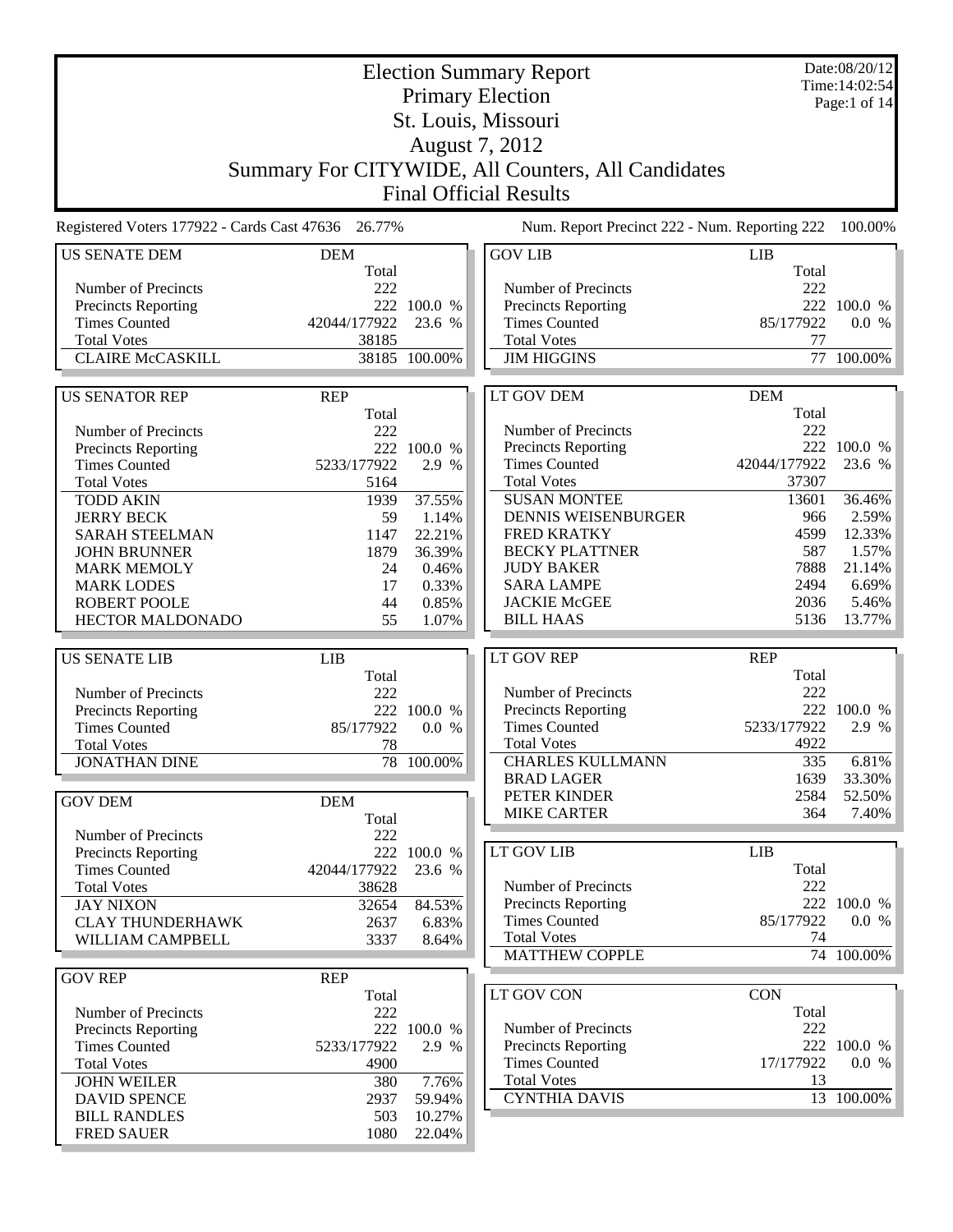|                                             |                                                    |                      | <b>Election Summary Report</b>                     |               | Date:08/20/12<br>Time: 14:02:54 |
|---------------------------------------------|----------------------------------------------------|----------------------|----------------------------------------------------|---------------|---------------------------------|
|                                             |                                                    |                      | <b>Primary Election</b>                            |               | Page:2 of 14                    |
|                                             |                                                    |                      | St. Louis, Missouri                                |               |                                 |
|                                             |                                                    |                      | August 7, 2012                                     |               |                                 |
|                                             |                                                    |                      | Summary For CITYWIDE, All Counters, All Candidates |               |                                 |
|                                             |                                                    |                      | <b>Final Official Results</b>                      |               |                                 |
|                                             | Registered Voters 177922 - Cards Cast 47636 26.77% |                      | Num. Report Precinct 222 - Num. Reporting 222      |               | 100.00%                         |
| <b>SECR STATE DEM</b>                       | <b>DEM</b>                                         |                      | <b>ST TREAS LIB</b>                                | <b>LIB</b>    |                                 |
| Number of Precincts                         | Total<br>222                                       |                      | Number of Precincts                                | Total<br>222  |                                 |
| Precincts Reporting                         |                                                    | 222 100.0 %          | Precincts Reporting                                |               | 222 100.0 %                     |
| <b>Times Counted</b>                        | 42044/177922                                       | 23.6 %               | <b>Times Counted</b>                               | 85/177922     | 0.0 %                           |
| <b>Total Votes</b>                          | 35031                                              |                      | <b>Total Votes</b>                                 | 75            |                                 |
| <b>JASON KANDER</b>                         | 28731                                              | 82.02%               | <b>SEAN O'TOOLE</b>                                |               | 75 100.00%                      |
| <b>MD RABBI ALAM</b>                        | 6300                                               | 17.98%               |                                                    |               |                                 |
|                                             |                                                    |                      | <b>ATTY GEN DEM</b>                                | <b>DEM</b>    |                                 |
| <b>SECR STATE REP</b>                       | <b>REP</b>                                         |                      |                                                    | Total         |                                 |
| Number of Precincts                         | Total<br>222                                       |                      | Number of Precincts<br>Precincts Reporting         | 222           | 222 100.0 %                     |
| Precincts Reporting                         |                                                    | 222 100.0 %          | <b>Times Counted</b>                               | 42044/177922  | 23.6 %                          |
| <b>Times Counted</b>                        | 5233/177922                                        | 2.9 %                | <b>Total Votes</b>                                 | 33563         |                                 |
| <b>Total Votes</b>                          | 4630                                               |                      | <b>CHRIS KOSTER</b>                                |               | 33563 100.00%                   |
| <b>SCOTT RUPP</b>                           | 2176                                               | 47.00%               |                                                    |               |                                 |
| <b>SHANE SCHOELLER</b>                      | 1706                                               | 36.85%               | <b>ATTY GEN REP</b>                                | <b>REP</b>    |                                 |
| <b>BILL STOUFFER</b>                        | 748                                                | 16.16%               |                                                    | Total         |                                 |
|                                             |                                                    |                      | Number of Precincts                                | 222           |                                 |
| <b>SECR STATE LIB</b>                       | <b>LIB</b>                                         |                      | Precincts Reporting                                |               | 222 100.0 %                     |
|                                             | Total                                              |                      | <b>Times Counted</b>                               | 5233/177922   | 2.9 %                           |
| Number of Precincts<br>Precincts Reporting  | 222                                                | 222 100.0 %          | <b>Total Votes</b><br><b>ED MARTIN</b>             | 4812<br>4010  | 83.33%                          |
| <b>Times Counted</b>                        | 85/177922                                          | 0.0 %                | <b>ADAM WARREN</b>                                 | 802           | 16.67%                          |
| <b>Total Votes</b>                          | 77                                                 |                      |                                                    |               |                                 |
| <b>CISSE SPRAGINS</b>                       | 77                                                 | 100.00%              | <b>ATTY GEN LIB</b>                                | <b>LIB</b>    |                                 |
|                                             |                                                    |                      |                                                    | Total         |                                 |
| <b>SECR STATE CON</b>                       | <b>CON</b>                                         |                      | Number of Precincts                                | 222           |                                 |
|                                             | Total                                              |                      | Precincts Reporting                                |               | 222 100.0 %                     |
| Number of Precincts                         | 222                                                |                      | <b>Times Counted</b><br><b>Total Votes</b>         | 85/177922     | 0.0 %                           |
| Precincts Reporting<br><b>Times Counted</b> | 17/177922                                          | 222 100.0 %<br>0.0 % | <b>DAVE BROWNING</b>                               | 75            | 75 100.00%                      |
| <b>Total Votes</b>                          | 11                                                 |                      |                                                    |               |                                 |
| <b>JUSTIN HARTER</b>                        |                                                    | 11 100.00%           | <b>US REP DEM</b>                                  | <b>DEM</b>    |                                 |
|                                             |                                                    |                      |                                                    | Total         |                                 |
| <b>ST TREAS DEM</b>                         | <b>DEM</b>                                         |                      | Number of Precincts                                | 222           |                                 |
|                                             | Total                                              |                      | <b>Precincts Reporting</b>                         |               | 222 100.0 %                     |
| Number of Precincts                         | 222                                                |                      | <b>Times Counted</b>                               | 42044/177922  | 23.6 %                          |
| Precincts Reporting                         |                                                    | 222 100.0 %          | <b>Total Votes</b>                                 | 41253         |                                 |
| <b>Times Counted</b><br><b>Total Votes</b>  | 42044/177922<br>32577                              | 23.6 %               | <b>CANDICE BRITTON</b><br><b>LACY CLAY</b>         | 1336<br>24723 | 3.24%<br>59.93%                 |
| <b>CLINT ZWEIFEL</b>                        |                                                    | 32577 100.00%        | <b>RUSS CARNAHAN</b>                               | 15194         | 36.83%                          |
|                                             |                                                    |                      |                                                    |               |                                 |
| <b>ST TREAS REP</b>                         | <b>REP</b>                                         |                      | <b>US REP REP</b>                                  | <b>REP</b>    |                                 |
|                                             | Total                                              |                      |                                                    | Total         |                                 |
| Number of Precincts<br>Precincts Reporting  | 222                                                | 222 100.0 %          | Number of Precincts<br>Precincts Reporting         | 222           | 222 100.0 %                     |
| <b>Times Counted</b>                        | 5233/177922                                        | 2.9 %                | <b>Times Counted</b>                               | 5233/177922   | 2.9 %                           |
| <b>Total Votes</b>                          | 4023                                               |                      | <b>Total Votes</b>                                 | 4357          |                                 |
| <b>COLE McNARY</b>                          |                                                    | 4023 100.00%         | <b>ROBYN HAMLIN</b>                                | 2221          | 50.98%                          |
|                                             |                                                    |                      | <b>MARTIN BAKER</b>                                | 2136          | 49.02%                          |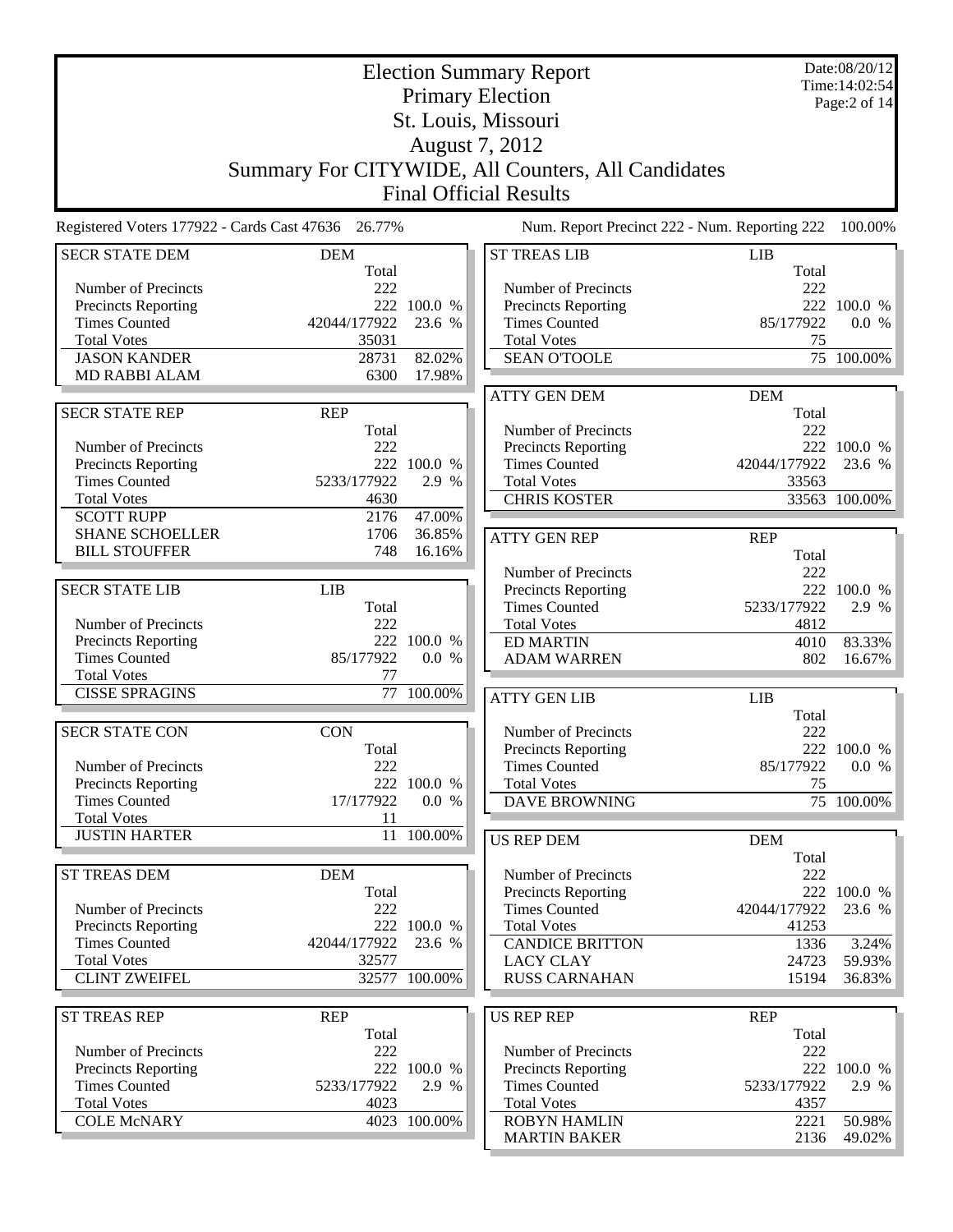|                                             |                                                    |                  | <b>Election Summary Report</b>                     |                     | Date:08/20/12<br>Time: 14:02:55 |
|---------------------------------------------|----------------------------------------------------|------------------|----------------------------------------------------|---------------------|---------------------------------|
|                                             |                                                    |                  | <b>Primary Election</b>                            |                     | Page: $3$ of $14$               |
|                                             |                                                    |                  | St. Louis, Missouri                                |                     |                                 |
|                                             |                                                    |                  | August 7, 2012                                     |                     |                                 |
|                                             |                                                    |                  | Summary For CITYWIDE, All Counters, All Candidates |                     |                                 |
|                                             |                                                    |                  | <b>Final Official Results</b>                      |                     |                                 |
|                                             |                                                    |                  |                                                    |                     |                                 |
|                                             | Registered Voters 177922 - Cards Cast 47636 26.77% |                  | Num. Report Precinct 222 - Num. Reporting 222      |                     | 100.00%                         |
| <b>US REP LIB</b>                           | LIB                                                |                  | ST REP 78 DEM                                      | <b>DEM</b><br>Total |                                 |
| Number of Precincts                         | Total<br>222                                       |                  | Number of Precincts                                | 25                  |                                 |
| <b>Precincts Reporting</b>                  |                                                    | 222 100.0 %      | Precincts Reporting                                |                     | 25 100.0 %                      |
| <b>Times Counted</b>                        | 85/177922                                          | 0.0 %            | <b>Times Counted</b>                               | 3863/17276          | 22.4 %                          |
| <b>Total Votes</b>                          | 73                                                 |                  | <b>Total Votes</b>                                 | 3701                |                                 |
| ROBB CUNNINGHAM                             |                                                    | 73 100.00%       | PENNY HUBBARD                                      | 1737                | 46.93%                          |
|                                             |                                                    |                  | <b>RUTH EHRESMAN</b><br><b>SAMUEL CUMMINGS</b>     | 1258<br>706         | 33.99%<br>19.08%                |
| ST SEN 5 DEM                                | <b>DEM</b><br>Total                                |                  |                                                    |                     |                                 |
| Number of Precincts                         | 124                                                |                  | ST REP 79 DEM                                      | <b>DEM</b>          |                                 |
| Precincts Reporting                         |                                                    | 124 100.0 %      |                                                    | Total               |                                 |
| <b>Times Counted</b>                        | 21468/91536                                        | 23.5 %           | Number of Precincts                                | 31                  |                                 |
| <b>Total Votes</b>                          | 20465                                              |                  | Precincts Reporting                                |                     | 31 100.0 %                      |
| <b>ROBIN WRIGHT-JONES</b>                   | 6204                                               | 30.32%           | <b>Times Counted</b>                               | 5291/21734          | 24.3 %                          |
| <b>JAMILAH NASHEED</b>                      | 8300                                               | 40.56%           | <b>Total Votes</b>                                 | 4784                |                                 |
| <b>JEANETTE OXFORD</b>                      | 5961                                               | 29.13%           | <b>MARTIN CASAS</b><br>MICHAEL BUTLER              | 1819<br>2965        | 38.02%<br>61.98%                |
|                                             |                                                    |                  |                                                    |                     |                                 |
| ST REP 66 DEM                               | <b>DEM</b><br>Total                                |                  | ST REP 80 DEM                                      | <b>DEM</b>          |                                 |
| Number of Precincts                         | $\overline{2}$                                     |                  |                                                    | Total               |                                 |
| <b>Precincts Reporting</b>                  |                                                    | 2 100.0 %        | Number of Precincts                                | 28                  |                                 |
| <b>Times Counted</b>                        | 524/2418                                           | 21.7 %           | Precincts Reporting                                | 28                  | 100.0 %                         |
| <b>Total Votes</b>                          | 437                                                |                  | <b>Times Counted</b>                               | 4567/20130          | 22.7 %                          |
| <b>TOMMIE PIERSON</b>                       | 237                                                | 54.23%           | <b>Total Votes</b>                                 | 4217                |                                 |
| <b>TERRY WILSON</b>                         | 200                                                | 45.77%           | <b>MIKE COLONA</b><br><b>RIO VITALE</b>            | 3205<br>1012        | 76.00%<br>24.00%                |
| ST REP 66 LIB                               | LIB                                                |                  |                                                    |                     |                                 |
|                                             | Total                                              |                  | ST REP 81 DEM                                      | <b>DEM</b>          |                                 |
| Number of Precincts                         | $\overline{2}$                                     |                  |                                                    | Total               |                                 |
| <b>Precincts Reporting</b>                  |                                                    | 2 100.0 %        | Number of Precincts                                | 21                  |                                 |
| <b>Times Counted</b>                        | 0/2418                                             | 0.0 %            | <b>Precincts Reporting</b>                         | 21                  | 100.0 %                         |
| <b>Total Votes</b>                          | 0                                                  |                  | <b>Times Counted</b>                               | 3509/18481          | 19.0 %                          |
| <b>JULIE STONE</b>                          | $\mathbf{0}$                                       | N/A              | <b>Total Votes</b><br><b>JACOB HUMMEL</b>          | 2889                | $2889 - 100.00\%$               |
| ST REP 76 DEM                               | <b>DEM</b>                                         |                  |                                                    |                     |                                 |
|                                             | Total                                              |                  | ST REP 82 DEM                                      | <b>DEM</b>          |                                 |
| Number of Precincts                         | 28                                                 |                  |                                                    | Total               |                                 |
| <b>Precincts Reporting</b>                  | 28                                                 | 100.0 %          | Number of Precincts                                | 23                  |                                 |
| <b>Times Counted</b>                        | 6515/24180                                         | 26.9 %           | <b>Precincts Reporting</b>                         |                     | 23 100.0 %                      |
| <b>Total Votes</b>                          | 5559                                               |                  | <b>Times Counted</b>                               | 4598/22399          | 20.5 %                          |
| <b>CHRIS CARTER</b>                         |                                                    | 5559 100.00%     | <b>Total Votes</b><br><b>MICHELE KRATKY</b>        | 3819                | 3819 100.00%                    |
|                                             |                                                    |                  |                                                    |                     |                                 |
| ST REP 77 DEM                               | <b>DEM</b><br>Total                                |                  | ST REP 82 REP                                      | <b>REP</b>          |                                 |
| Number of Precincts                         | 25                                                 |                  |                                                    | Total               |                                 |
| <b>Precincts Reporting</b>                  | 25                                                 | 100.0 %          | Number of Precincts                                | 23                  |                                 |
| <b>Times Counted</b>                        | 5306/19263                                         | 27.5 %           | <b>Precincts Reporting</b>                         |                     | 23 100.0 %                      |
| <b>Total Votes</b>                          | 4664                                               |                  | <b>Times Counted</b>                               | 1726/22399          | 7.7 %                           |
| <b>CHRIS ELLIOTT</b>                        | 977                                                | 20.95%           | <b>Total Votes</b>                                 | 1280                |                                 |
| McFARLANE DUNCAN<br><b>KIMBERLY GARDNER</b> | 801<br>2886                                        | 17.17%<br>61.88% | <b>EDWARD HARLOW</b>                               |                     | 1280 100.00%                    |
|                                             |                                                    |                  |                                                    |                     |                                 |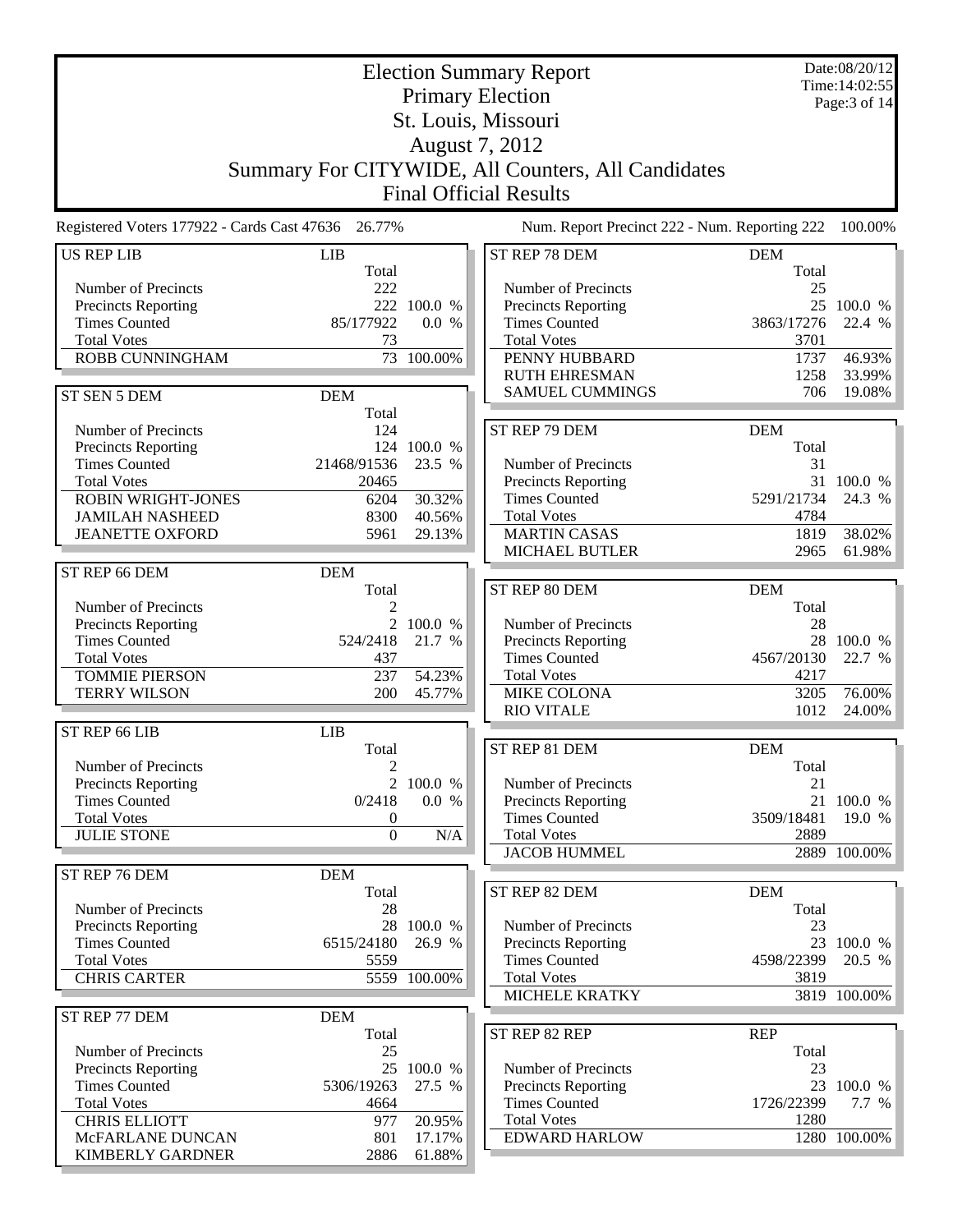|                                             |                                                    |                     | <b>Election Summary Report</b>                     |                     | Date:08/20/12<br>Time: 14:02:55 |
|---------------------------------------------|----------------------------------------------------|---------------------|----------------------------------------------------|---------------------|---------------------------------|
|                                             |                                                    |                     | <b>Primary Election</b>                            |                     | Page:4 of 14                    |
|                                             |                                                    |                     | St. Louis, Missouri                                |                     |                                 |
|                                             |                                                    |                     | August 7, 2012                                     |                     |                                 |
|                                             |                                                    |                     | Summary For CITYWIDE, All Counters, All Candidates |                     |                                 |
|                                             |                                                    |                     | <b>Final Official Results</b>                      |                     |                                 |
|                                             | Registered Voters 177922 - Cards Cast 47636 26.77% |                     | Num. Report Precinct 222 - Num. Reporting 222      |                     | 100.00%                         |
| ST REP 83 DEM                               | <b>DEM</b><br>Total                                |                     | <b>CIRC ATTY DEM</b>                               | <b>DEM</b><br>Total |                                 |
| Number of Precincts                         |                                                    |                     | Number of Precincts                                | 222                 |                                 |
| Precincts Reporting<br><b>Times Counted</b> | 1237/6587                                          | 7 100.0 %<br>18.8 % | Precincts Reporting<br><b>Times Counted</b>        | 42044/177922        | 222 100.0 %<br>23.6 %           |
| <b>Total Votes</b>                          | 1149                                               |                     | <b>Total Votes</b>                                 | 35259               |                                 |
| <b>GINA MITTEN</b>                          | 796                                                | 69.28%              | <b>JENNIFER JOYCE</b>                              |                     | 35259 100.00%                   |
| <b>JAMES TROUT</b>                          | 353                                                | 30.72%              |                                                    |                     |                                 |
|                                             |                                                    |                     | <b>PUB ADMIN DEM</b>                               | <b>DEM</b>          |                                 |
| ST REP 84 DEM                               | <b>DEM</b>                                         |                     |                                                    | Total               |                                 |
| Number of Precincts                         | Total<br>25                                        |                     | Number of Precincts<br>Precincts Reporting         | 222                 | 222 100.0 %                     |
| Precincts Reporting                         |                                                    | 25 100.0 %          | <b>Times Counted</b>                               | 42044/177922        | 23.6 %                          |
| <b>Times Counted</b>                        | 5871/21134                                         | 27.8 %              | <b>Total Votes</b>                                 | 31095               |                                 |
| <b>Total Votes</b>                          | 5599                                               |                     | <b>GERARD NESTER</b>                               |                     | 31095 100.00%                   |
| HOPE WHITEHEAD                              | 1287                                               | 22.99%              |                                                    |                     |                                 |
| <b>KARLA MAY</b><br><b>MIKE OWENS</b>       | 2470<br>1842                                       | 44.12%<br>32.90%    | PUB ADMIN REP                                      | <b>REP</b>          |                                 |
|                                             |                                                    |                     | Number of Precincts                                | Total<br>222        |                                 |
| ST REP 91 DEM                               | <b>DEM</b>                                         |                     | Precincts Reporting                                |                     | 222 100.0 %                     |
|                                             | Total                                              |                     | <b>Times Counted</b>                               | 5233/177922         | 2.9 %                           |
| Number of Precincts                         |                                                    |                     | <b>Total Votes</b>                                 | 3915                |                                 |
| Precincts Reporting<br><b>Times Counted</b> | 138/690                                            | 2 100.0 %<br>20.0 % | <b>JUSTIN STROHM</b>                               |                     | 3915 100.00%                    |
| <b>Total Votes</b>                          | 111                                                |                     | PUB ADMIN GRN                                      | <b>GRN</b>          |                                 |
| <b>JEANNE KIRKTON</b>                       | 111                                                | 100.00%             |                                                    | Total               |                                 |
|                                             |                                                    |                     | Number of Precincts                                | 222                 |                                 |
| ST REP 91 REP                               | <b>REP</b>                                         |                     | <b>Precincts Reporting</b>                         |                     | 222 100.0 %                     |
| Number of Precincts                         | Total                                              |                     | <b>Times Counted</b>                               | 45/177922           | 0.0 %                           |
| <b>Precincts Reporting</b>                  | 2                                                  | 2 100.0 %           | <b>Total Votes</b><br><b>ELSTON McCOWAN</b>        | 41                  | 41 100.00%                      |
| <b>Times Counted</b>                        | 46/690                                             | 6.7 %               |                                                    |                     |                                 |
| <b>Total Votes</b>                          | 39                                                 |                     | <b>SHERIFF DEM</b>                                 | <b>DEM</b>          |                                 |
| <b>ELIZABETH DEAL</b>                       |                                                    | 39 100.00%          |                                                    | Total               |                                 |
|                                             |                                                    |                     | Number of Precincts                                | 222                 |                                 |
| ST REP 93 DEM                               | <b>DEM</b><br>Total                                |                     | Precincts Reporting<br><b>Times Counted</b>        | 42044/177922        | 222 100.0 %<br>23.6 %           |
| Number of Precincts                         | 5                                                  |                     | <b>Total Votes</b>                                 | 37402               |                                 |
| Precincts Reporting                         |                                                    | 5 100.0 %           | <b>VERNON BETTS</b>                                | 16411               | 43.88%                          |
| <b>Times Counted</b>                        | 625/3630                                           | 17.2 %              | <b>JAMES MURPHY</b>                                | 17256               | 46.14%                          |
| <b>Total Votes</b><br><b>JOE MONTECILLO</b> | 554<br>270                                         |                     | <b>DAVID MOSLEY</b>                                | 3735                | 9.99%                           |
| <b>BOB BURNS</b>                            | 284                                                | 48.74%<br>51.26%    |                                                    |                     |                                 |
|                                             |                                                    |                     | <b>SHERIFF REP</b>                                 | <b>REP</b><br>Total |                                 |
| ST REP 93 REP                               | <b>REP</b>                                         |                     | Number of Precincts                                | 222                 |                                 |
|                                             | Total                                              |                     | Precincts Reporting                                |                     | 222 100.0 %                     |
| Number of Precincts                         | 5                                                  |                     | <b>Times Counted</b>                               | 5233/177922         | 2.9 %                           |
| Precincts Reporting<br><b>Times Counted</b> | 234/3630                                           | 5 100.0 %<br>6.4 %  | <b>Total Votes</b><br>ROBERT STERNBERG             | 3899                | 3899 100.00%                    |
| <b>Total Votes</b>                          | 173                                                |                     |                                                    |                     |                                 |
| <b>TONY LEECH</b>                           |                                                    | 173 100.00%         |                                                    |                     |                                 |
|                                             |                                                    |                     |                                                    |                     |                                 |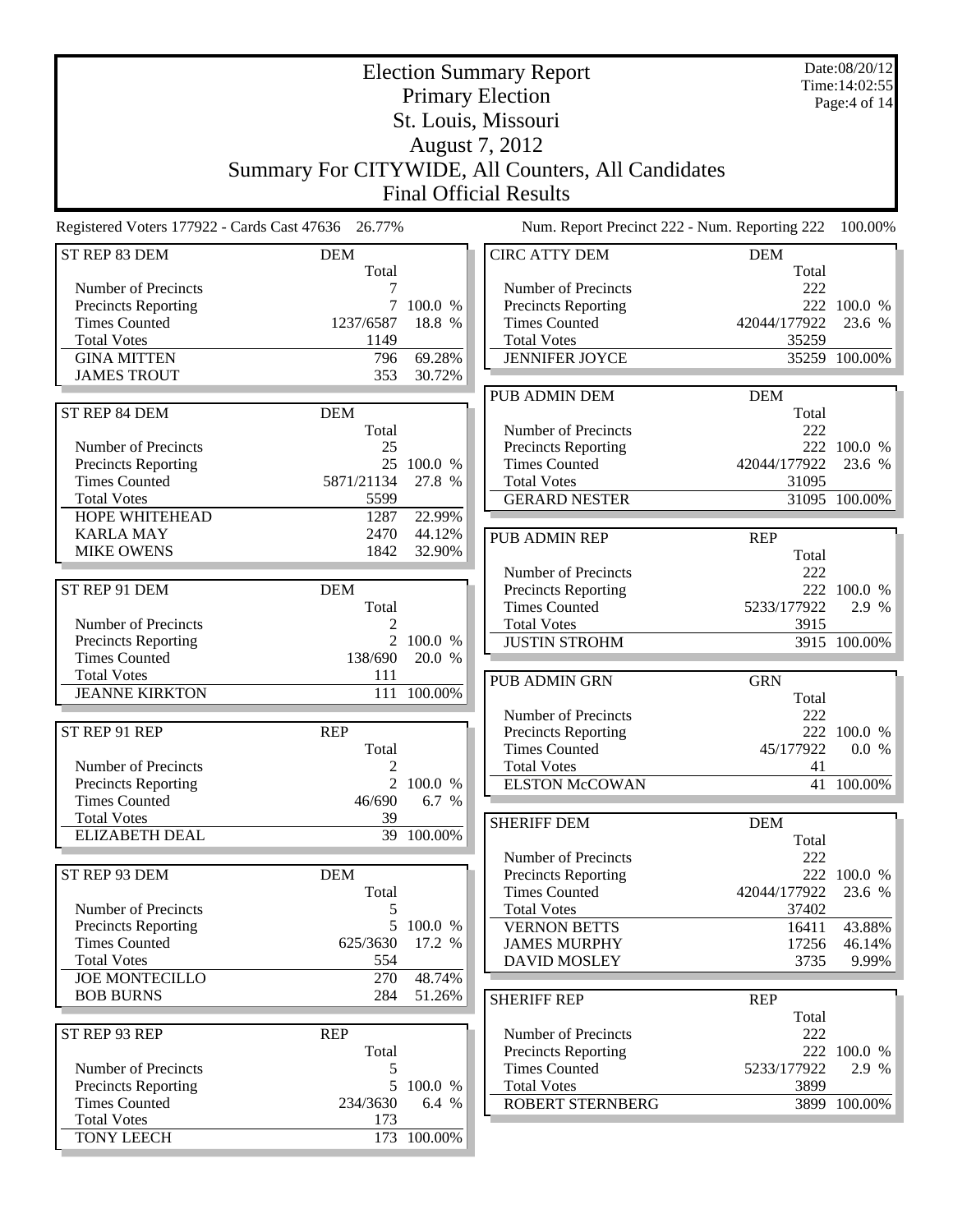|                                                    |                     |                       | <b>Election Summary Report</b><br><b>Primary Election</b> |                     | Date:08/20/12<br>Time: 14:02:55<br>Page:5 of 14 |
|----------------------------------------------------|---------------------|-----------------------|-----------------------------------------------------------|---------------------|-------------------------------------------------|
|                                                    |                     |                       | St. Louis, Missouri                                       |                     |                                                 |
|                                                    |                     |                       | August 7, 2012                                            |                     |                                                 |
|                                                    |                     |                       | Summary For CITYWIDE, All Counters, All Candidates        |                     |                                                 |
|                                                    |                     |                       | <b>Final Official Results</b>                             |                     |                                                 |
| Registered Voters 177922 - Cards Cast 47636 26.77% |                     |                       | Num. Report Precinct 222 - Num. Reporting 222             |                     | 100.00%                                         |
| <b>TREASURER DEM</b>                               | <b>DEM</b>          |                       | W2 COMMITTEEMAN DEM                                       | <b>DEM</b>          |                                                 |
|                                                    | Total               |                       |                                                           | Total               |                                                 |
| Number of Precincts                                | 222                 |                       | Number of Precincts                                       | 8                   |                                                 |
| Precincts Reporting<br><b>Times Counted</b>        | 42044/177922        | 222 100.0 %<br>23.6 % | Precincts Reporting<br><b>Times Counted</b>               | 8<br>1564/5960      | 100.0 %<br>26.2 %                               |
| <b>Total Votes</b>                                 | 39707               |                       | <b>Total Votes</b>                                        | 1351                |                                                 |
| <b>ALFRED WESSELS</b>                              | 10435               | 26.28%                | <b>LARRY MIDDLEBROOK</b>                                  | 930                 | 68.84%                                          |
| <b>BRIAN WAHBY</b>                                 | 5269                | 13.27%                | <b>DAVID MOSLEY</b>                                       | 238                 | 17.62%                                          |
| <b>TISHAURA JONES</b>                              | 13876               | 34.95%                | TERENCE BUCHANAN                                          | 165                 | 12.21%                                          |
| <b>JEFFREY BOYD</b>                                | 10127               | 25.50%                | Write-in Votes                                            | 18                  | 1.33%                                           |
|                                                    |                     |                       | W2 COMMITTEEMAN REP                                       | <b>REP</b>          |                                                 |
| <b>TREASURER REP</b>                               | <b>REP</b><br>Total |                       |                                                           | Total               |                                                 |
| Number of Precincts                                | 222                 |                       | Number of Precincts                                       | 8                   |                                                 |
| Precincts Reporting                                |                     | 222 100.0 %           | Precincts Reporting                                       | 8                   | 100.0 %                                         |
| <b>Times Counted</b>                               | 5233/177922         | 2.9 %                 | <b>Times Counted</b>                                      | 27/5960             | 0.5 %                                           |
| <b>Total Votes</b>                                 | 3892                |                       | <b>Total Votes</b>                                        | 18                  |                                                 |
| <b>TIMOTHY BACHMANN</b>                            |                     | 3892 100.00%          | <b>JOHN SAXTON</b>                                        | 16                  | 88.89%                                          |
|                                                    |                     |                       | Write-in Votes                                            | 2                   | 11.11%                                          |
| <b>TREASURER GRN</b>                               | <b>GRN</b>          |                       |                                                           |                     |                                                 |
|                                                    | Total               |                       | W2 COMMITTEEMAN GRN                                       | <b>GRN</b>          |                                                 |
| Number of Precincts                                | 222                 |                       |                                                           | Total               |                                                 |
| Precincts Reporting                                |                     | 222 100.0 %           | Number of Precincts                                       | 8                   |                                                 |
| <b>Times Counted</b>                               | 45/177922           | 0.0 %                 | Precincts Reporting                                       | 8                   | 100.0 %                                         |
| <b>Total Votes</b>                                 | 44                  |                       | <b>Times Counted</b>                                      | 2/5960              | 0.0 %                                           |
| <b>DONALD DEVIVO</b>                               | 16                  | 36.36%                | <b>Total Votes</b>                                        | 2                   |                                                 |
| <b>ANTHONY STEVENS</b>                             | 28                  | 63.64%                | <b>ELSTON McCOWAN</b>                                     | $\overline{2}$      | 100.00%                                         |
|                                                    |                     |                       | Write-in Votes                                            | $\boldsymbol{0}$    | 0.00%                                           |
| W1 COMMITTEEMAN DEM                                | <b>DEM</b><br>Total |                       | W2 COMMITTEEWOMAN DEM                                     | <b>DEM</b>          |                                                 |
| Number of Precincts                                | 7                   |                       |                                                           | Total               |                                                 |
| <b>Precincts Reporting</b>                         | 7 <sup>7</sup>      | 100.0 %               | Number of Precincts                                       | 8                   |                                                 |
| <b>Times Counted</b>                               | 1846/6760           | 27.3 %                | Precincts Reporting                                       | 8                   | 100.0 %                                         |
| <b>Total Votes</b>                                 | 1635                |                       | <b>Times Counted</b>                                      | 1564/5960           | 26.2 %                                          |
| <b>STERLING MILLER</b>                             | 1209                | 73.94%                | <b>Total Votes</b>                                        | 1349                |                                                 |
| <b>AZIM AZIZ</b>                                   | 416                 | 25.44%                | <b>MATTIE MOORE</b>                                       | 1330                | 98.59%                                          |
| Write-in Votes                                     | 10                  | 0.61%                 | Write-in Votes                                            | 19                  | 1.41%                                           |
|                                                    |                     |                       |                                                           |                     |                                                 |
| W1 COMMITTEEWOMAN DEM                              | <b>DEM</b><br>Total |                       | W2 COMMITTEEWOMAN GRN                                     | <b>GRN</b><br>Total |                                                 |
| Number of Precincts                                | 7                   |                       | Number of Precincts                                       | 8                   |                                                 |
| Precincts Reporting                                | $7\overline{ }$     | 100.0 %               | Precincts Reporting                                       | 8                   | 100.0 %                                         |
| <b>Times Counted</b>                               | 1846/6760           | 27.3 %                | <b>Times Counted</b>                                      | 2/5960              | 0.0 %                                           |
| <b>Total Votes</b>                                 | 1725                |                       | <b>Total Votes</b>                                        | 2                   |                                                 |
| <b>SHARON TYUS</b>                                 | 1379                | 79.94%                | <b>JOYCE McCOWAN</b>                                      | $\overline{2}$      | 100.00%                                         |
| <b>ALTHEA HARRIS</b>                               | 342                 | 19.83%                | Write-in Votes                                            | $\boldsymbol{0}$    | 0.00%                                           |
| Write-in Votes                                     | 4                   | 0.23%                 |                                                           |                     |                                                 |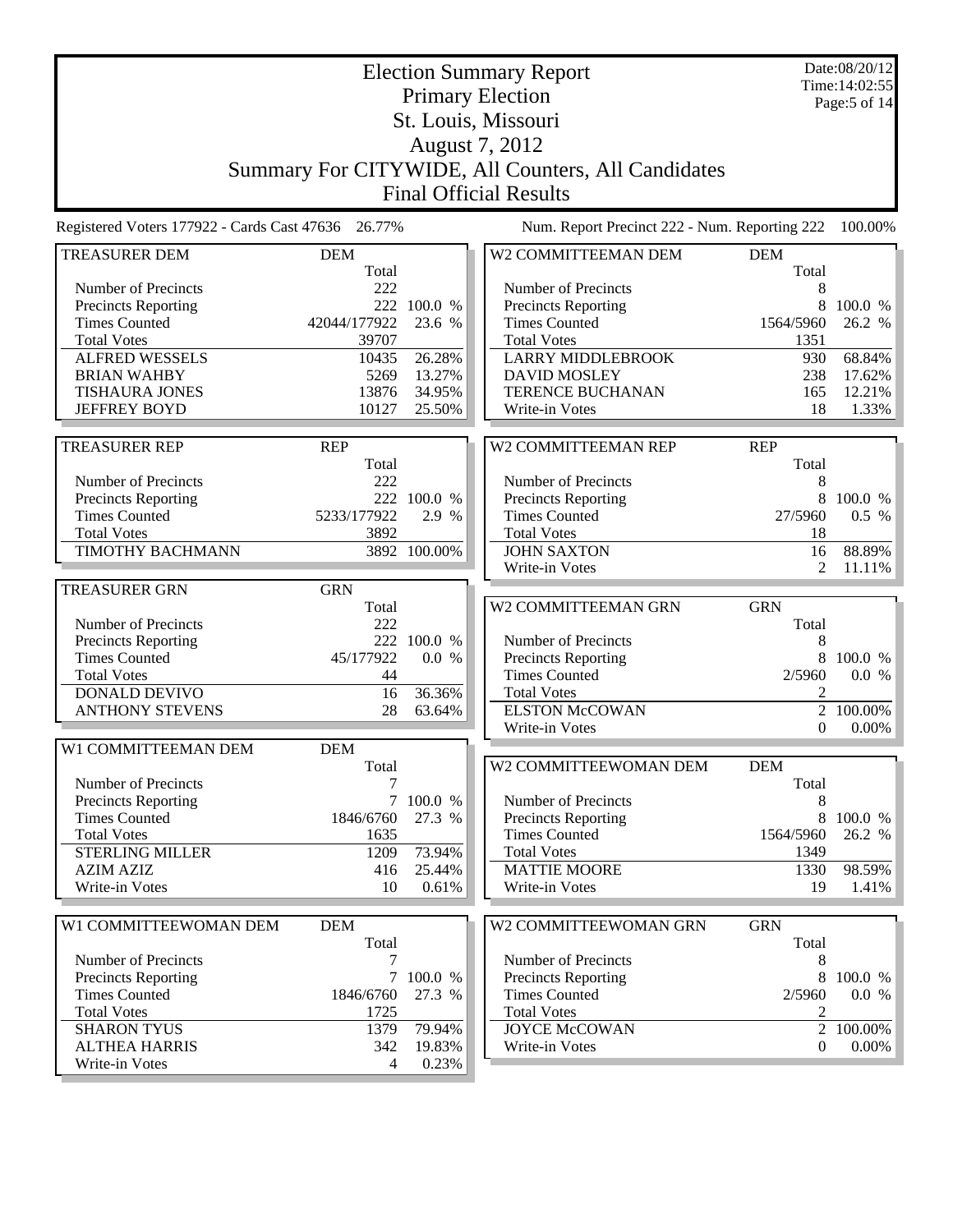|                                                    |                   |            | <b>Election Summary Report</b><br><b>Primary Election</b><br>St. Louis, Missouri<br>August 7, 2012<br>Summary For CITYWIDE, All Counters, All Candidates<br><b>Final Official Results</b> |                   | Date:08/20/12<br>Time: 14:02:55<br>Page: 6 of $14$ |
|----------------------------------------------------|-------------------|------------|-------------------------------------------------------------------------------------------------------------------------------------------------------------------------------------------|-------------------|----------------------------------------------------|
| Registered Voters 177922 - Cards Cast 47636 26.77% |                   |            | Num. Report Precinct 222 - Num. Reporting 222                                                                                                                                             |                   | 100.00%                                            |
| W3 COMMITTEEMAN DEM<br><b>DEM</b>                  |                   |            | W4 COMMITTEEWOMAN DEM                                                                                                                                                                     | <b>DEM</b>        |                                                    |
|                                                    | Total             |            |                                                                                                                                                                                           | Total             |                                                    |
| Number of Precincts                                | 9                 |            | Number of Precincts                                                                                                                                                                       | 10                |                                                    |
| Precincts Reporting                                | 9                 | 100.0 %    | <b>Precincts Reporting</b>                                                                                                                                                                |                   | 10 100.0 %                                         |
| <b>Times Counted</b><br><b>Total Votes</b>         | 1456/6295<br>1339 | 23.1 %     | <b>Times Counted</b><br><b>Total Votes</b>                                                                                                                                                | 1671/6695<br>1509 | 25.0 %                                             |
| <b>JOHNNIE SADDLER</b>                             | 483               | 36.07%     | MONTINE SPARKLING                                                                                                                                                                         | 713               | 47.25%                                             |
| <b>CALVIN GARNER</b>                               | 245               | 18.30%     | <b>NORMA LEGGETTE</b>                                                                                                                                                                     | 782               | 51.82%                                             |
| <b>ANTHONY BELL</b>                                | 582               | 43.47%     | Write-in Votes                                                                                                                                                                            | 14                | 0.93%                                              |
| Write-in Votes                                     | 29                | 2.17%      |                                                                                                                                                                                           |                   |                                                    |
|                                                    |                   |            | W4 COMMITTEEWOMAN GRN                                                                                                                                                                     | <b>GRN</b>        |                                                    |
| W3 COMMITTEEWOMAN DEM<br><b>DEM</b>                |                   |            |                                                                                                                                                                                           | Total             |                                                    |
|                                                    | Total             |            | Number of Precincts                                                                                                                                                                       | 10                |                                                    |
| Number of Precincts                                | 9                 |            | <b>Precincts Reporting</b>                                                                                                                                                                |                   | 10 100.0 %                                         |
| <b>Precincts Reporting</b>                         | 9                 | 100.0 %    | <b>Times Counted</b>                                                                                                                                                                      | 4/6695            | 0.1 %                                              |
| <b>Times Counted</b>                               | 1456/6295         | 23.1 %     | <b>Total Votes</b>                                                                                                                                                                        | 3                 |                                                    |
| <b>Total Votes</b>                                 | 1186              |            | <b>CRYSTAL WASHINGTON</b>                                                                                                                                                                 | 3                 | 100.00%                                            |
| <b>LUCINDA FRAZIER</b>                             | 1044              | 88.03%     | Write-in Votes                                                                                                                                                                            | 0                 | $0.00\%$                                           |
| Write-in Votes                                     | 142               | 11.97%     |                                                                                                                                                                                           |                   |                                                    |
|                                                    |                   |            | W5 COMMITTEEMAN DEM                                                                                                                                                                       | <b>DEM</b>        |                                                    |
| W3 COMMITTEEWOMAN REP<br><b>REP</b>                |                   |            |                                                                                                                                                                                           | Total             |                                                    |
| Number of Precincts                                | Total<br>9        |            | Number of Precincts                                                                                                                                                                       | 8                 | 8 100.0 %                                          |
| <b>Precincts Reporting</b>                         | 9                 | 100.0 %    | <b>Precincts Reporting</b><br><b>Times Counted</b>                                                                                                                                        | 1295/5403         | 24.0 %                                             |
| <b>Times Counted</b>                               | 26/6295           | 0.4%       | <b>Total Votes</b>                                                                                                                                                                        | 1037              |                                                    |
| <b>Total Votes</b>                                 | 19                |            | <b>RODNEY HUBBARD</b>                                                                                                                                                                     | 998               | 96.24%                                             |
| <b>CHELLE CARPENTER</b>                            | 18                | 94.74%     | Write-in Votes                                                                                                                                                                            | 39                | 3.76%                                              |
| Write-in Votes                                     | 1                 | 5.26%      |                                                                                                                                                                                           |                   |                                                    |
|                                                    |                   |            | W5 COMMITTEEWOMAN DEM                                                                                                                                                                     | <b>DEM</b>        |                                                    |
| W4 COMMITTEEMAN DEM<br><b>DEM</b>                  |                   |            |                                                                                                                                                                                           | Total             |                                                    |
|                                                    | Total             |            | Number of Precincts                                                                                                                                                                       | 8                 |                                                    |
| Number of Precincts                                | 10                |            | <b>Precincts Reporting</b>                                                                                                                                                                | 8                 | 100.0 %                                            |
| <b>Precincts Reporting</b>                         |                   | 10 100.0 % | <b>Times Counted</b>                                                                                                                                                                      | 1295/5403         | 24.0 %                                             |
| <b>Times Counted</b>                               | 1671/6695         | 25.0 %     | <b>Total Votes</b>                                                                                                                                                                        | 1203              |                                                    |
| <b>Total Votes</b>                                 | 1494              |            | PENNY HUBBARD                                                                                                                                                                             | 847               | 70.41%                                             |
| EDWARD McFOWLAND                                   | 941               | 62.99%     | <b>TONYA FINLEY</b>                                                                                                                                                                       | 344               | 28.60%                                             |
| <b>OFFIONG AHMAD</b>                               | 537               | 35.94%     | Write-in Votes                                                                                                                                                                            | 12                | 1.00%                                              |
| Write-in Votes                                     | 16                | 1.07%      |                                                                                                                                                                                           |                   |                                                    |
|                                                    |                   |            | W6 COMMITTEEMAN DEM                                                                                                                                                                       | <b>DEM</b>        |                                                    |
| W4 COMMITTEEMAN GRN<br><b>GRN</b>                  | Total             |            | Number of Precincts                                                                                                                                                                       | Total<br>9        |                                                    |
| Number of Precincts                                | 10                |            | Precincts Reporting                                                                                                                                                                       | 9                 | 100.0 %                                            |
| <b>Precincts Reporting</b>                         | 10                | 100.0 %    | <b>Times Counted</b>                                                                                                                                                                      | 2074/6726         | 30.8 %                                             |
| <b>Times Counted</b>                               | 4/6695            | 0.1 %      | <b>Total Votes</b>                                                                                                                                                                        | 1695              |                                                    |
| <b>Total Votes</b>                                 | 3                 |            | <b>JOHN MAXWELL</b>                                                                                                                                                                       | 818               | 48.26%                                             |
| <b>ANTHONY STEVENS</b>                             | 3                 | 100.00%    | <b>DAMON JONES</b>                                                                                                                                                                        | 856               | 50.50%                                             |
| Write-in Votes                                     | $\overline{0}$    | $0.00\%$   | Write-in Votes                                                                                                                                                                            | 21                | 1.24%                                              |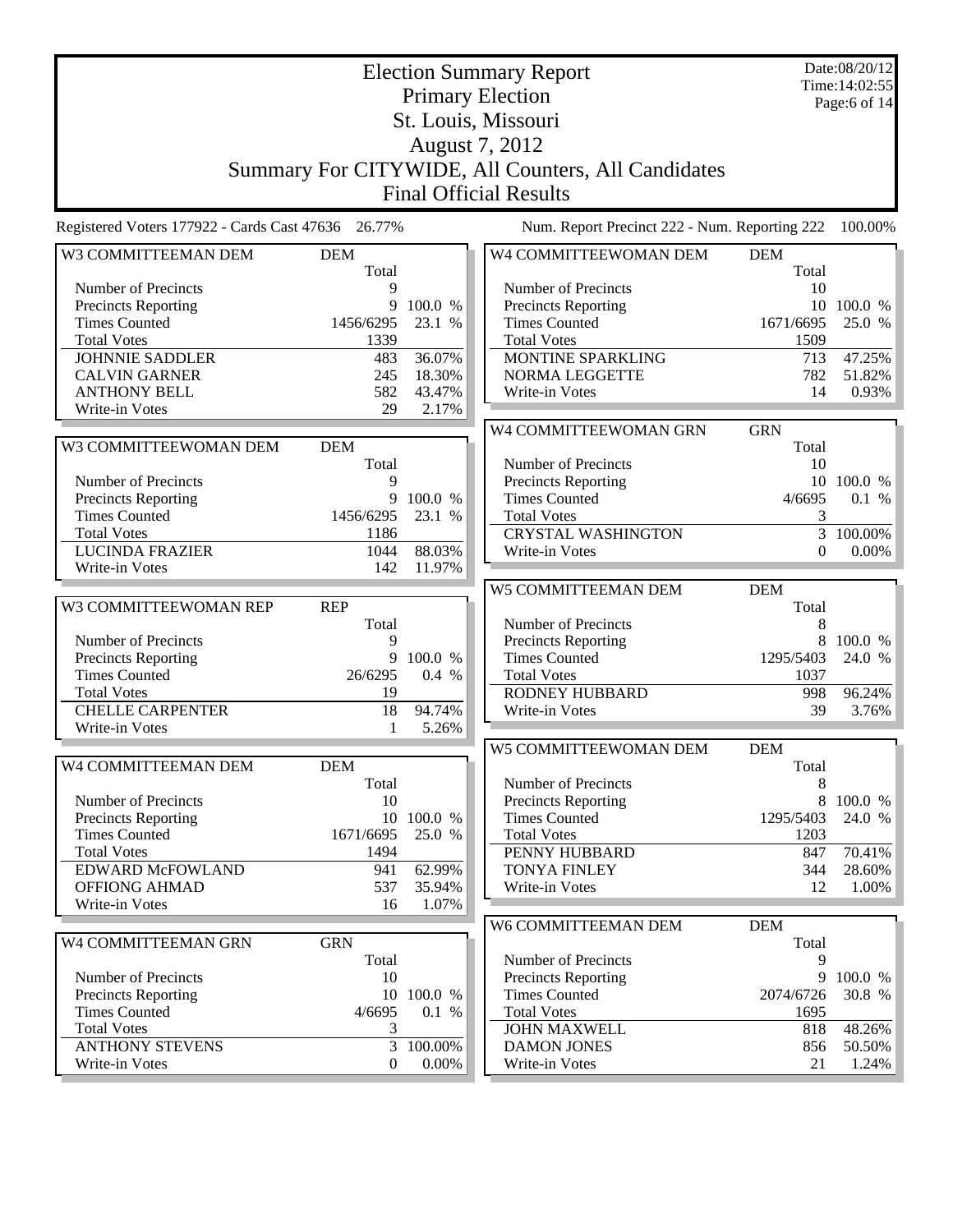|                                                    |                |           | <b>Election Summary Report</b>                     |                  | Date:08/20/12  |
|----------------------------------------------------|----------------|-----------|----------------------------------------------------|------------------|----------------|
|                                                    |                |           |                                                    |                  | Time: 14:02:55 |
|                                                    |                |           | <b>Primary Election</b>                            |                  | Page:7 of 14   |
|                                                    |                |           | St. Louis, Missouri                                |                  |                |
|                                                    |                |           | August 7, 2012                                     |                  |                |
|                                                    |                |           |                                                    |                  |                |
|                                                    |                |           | Summary For CITYWIDE, All Counters, All Candidates |                  |                |
|                                                    |                |           | <b>Final Official Results</b>                      |                  |                |
|                                                    |                |           |                                                    |                  |                |
| Registered Voters 177922 - Cards Cast 47636 26.77% |                |           | Num. Report Precinct 222 - Num. Reporting 222      |                  | 100.00%        |
| W6 COMMITTEEMAN REP                                | <b>REP</b>     |           | W7 COMMITTEEWOMAN DEM                              | <b>DEM</b>       |                |
|                                                    | Total          |           |                                                    | Total            |                |
| Number of Precincts                                | 9              |           | Number of Precincts                                | 6                |                |
| Precincts Reporting                                | 9              | 100.0 %   | Precincts Reporting                                | 6                | 100.0 %        |
| <b>Times Counted</b>                               | 127/6726       | 1.9 %     | <b>Times Counted</b>                               | 1315/5935        | 22.2 %         |
| <b>Total Votes</b>                                 | 90             |           | <b>Total Votes</b>                                 | 922              |                |
| <b>JOHN HUBB</b>                                   | 45             | 50.00%    | <b>MARIE CESELSKI</b>                              | 902              | 97.83%         |
| <b>MATTHEW HANSES</b>                              | 42             | 46.67%    | Write-in Votes                                     | 20               | 2.17%          |
| Write-in Votes                                     | 3              | 3.33%     |                                                    |                  |                |
|                                                    |                |           | W7 COMMITTEEWOMAN REP                              | <b>REP</b>       |                |
| W6 COMMITTEEMAN GRN                                | <b>GRN</b>     |           |                                                    | Total            |                |
|                                                    | Total          |           | Number of Precincts                                | 6                |                |
| Number of Precincts                                | 9              |           | Precincts Reporting                                | 6                | 100.0 %        |
| Precincts Reporting                                |                | 9 100.0 % | <b>Times Counted</b>                               | 170/5935         | 2.9 %          |
| <b>Times Counted</b>                               | 2/6726         | 0.0 %     | <b>Total Votes</b>                                 | 121              |                |
| <b>Total Votes</b>                                 | 2              |           | MELINDA CONTRYMAN                                  | 120              | 99.17%         |
| <b>EUGENE FRISON</b>                               | $\overline{2}$ | 100.00%   | Write-in Votes                                     | 1                | 0.83%          |
| Write-in Votes                                     | $\overline{0}$ | 0.00%     |                                                    |                  |                |
|                                                    |                |           | W8 COMMITTEEMAN DEM                                | <b>DEM</b>       |                |
| W6 COMMITTEEWOMAN DEM                              | <b>DEM</b>     |           |                                                    | Total            |                |
|                                                    | Total          |           | Number of Precincts                                | 9                |                |
| Number of Precincts                                | 9              |           | <b>Precincts Reporting</b>                         | 9                | 100.0 %        |
| Precincts Reporting                                | 9              | 100.0 %   | <b>Times Counted</b>                               | 1947/7104        | 27.4 %         |
| <b>Times Counted</b>                               | 2074/6726      | 30.8 %    | <b>Total Votes</b>                                 | 1474             |                |
| <b>Total Votes</b>                                 | 1585           |           | <b>JOHN STELZER</b>                                | 1442             | 97.83%         |
| <b>OLLIE STEWART</b>                               | 1556           | 98.17%    | Write-in Votes                                     | 32               | 2.17%          |
| Write-in Votes                                     | 29             | 1.83%     |                                                    |                  |                |
|                                                    |                |           | W8 COMMITTEEMAN REP                                | <b>REP</b>       |                |
| W7 COMMITTEEMAN DEM                                | <b>DEM</b>     |           |                                                    | Total            |                |
|                                                    | Total          |           | Number of Precincts                                | 9                |                |
| Number of Precincts                                | 6              |           | <b>Precincts Reporting</b>                         | 9                | 100.0 %        |
| <b>Precincts Reporting</b>                         | 6              | 100.0 %   | <b>Times Counted</b>                               | 201/7104         | 2.8 %          |
| <b>Times Counted</b>                               | 1315/5935      | 22.2 %    | <b>Total Votes</b>                                 | 159              |                |
| <b>Total Votes</b>                                 | 967            |           | MICHAEL CHANCE                                     | 105              | 66.04%         |
| <b>BRIAN WAHBY</b>                                 | 928            | 95.97%    | <b>ROBERT SHELLI</b>                               | 53               | 33.33%         |
| Write-in Votes                                     | 39             | 4.03%     | Write-in Votes                                     | 1                | 0.63%          |
|                                                    |                |           |                                                    |                  |                |
| W7 COMMITTEEMAN REP                                | <b>REP</b>     |           | <b>W8 COMMITTEEMAN GRN</b>                         | <b>GRN</b>       |                |
|                                                    | Total          |           |                                                    | Total            |                |
| Number of Precincts                                | 6              |           | Number of Precincts                                | 9                |                |
| Precincts Reporting                                | 6              | 100.0 %   | Precincts Reporting                                | 9                | 100.0 %        |
| <b>Times Counted</b>                               | 170/5935       | 2.9 %     | <b>Times Counted</b>                               | 1/7104           | 0.0 %          |
| <b>Total Votes</b>                                 | 121            |           | <b>Total Votes</b>                                 | 1                |                |
| WILLIAM LEYDIG                                     | 118            | 97.52%    | <b>JOSEPH CIVETTINI</b>                            |                  | 1 100.00%      |
| Write-in Votes                                     | 3              | 2.48%     | Write-in Votes                                     | $\boldsymbol{0}$ | $0.00\%$       |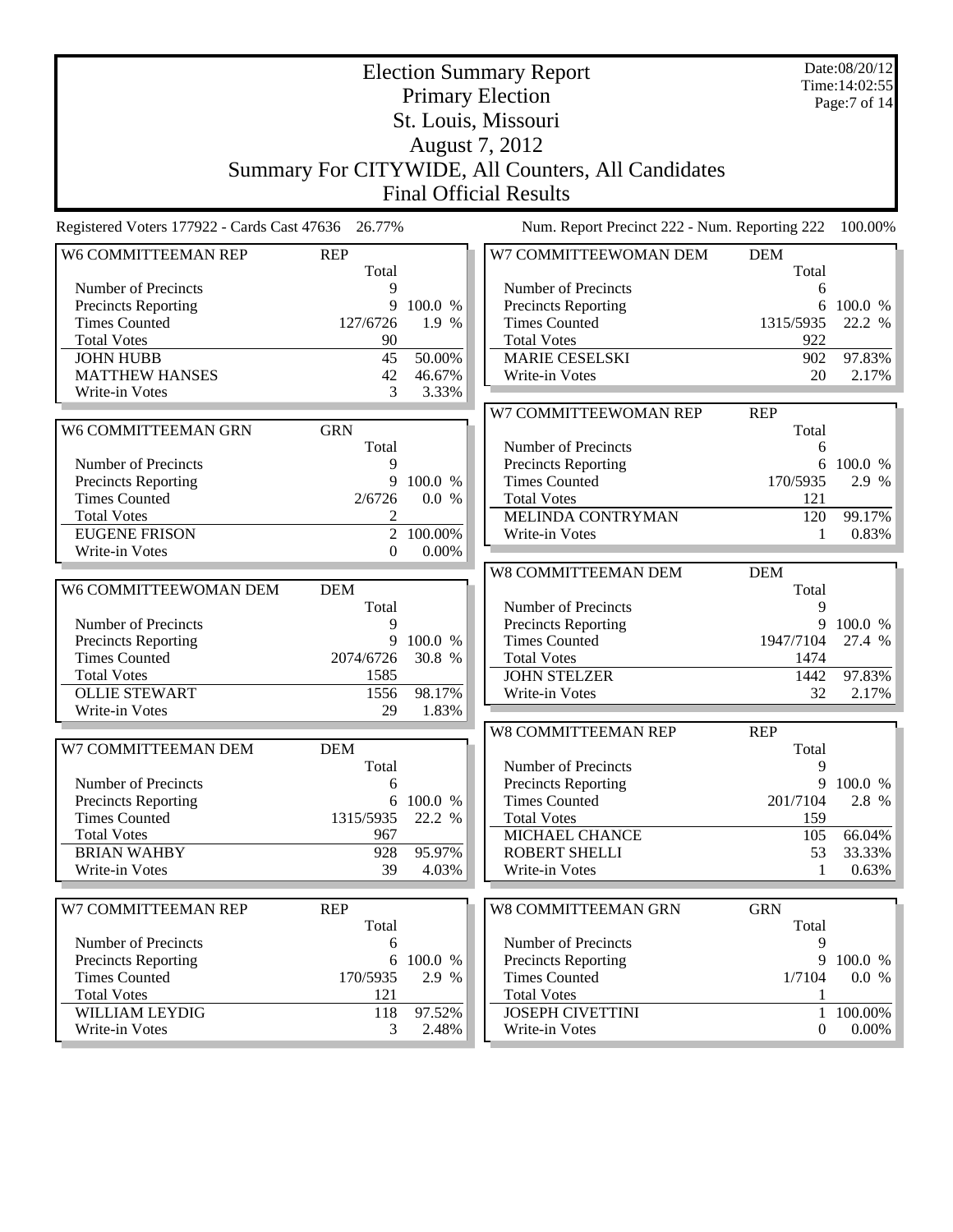|                                             |                     |                  | <b>Election Summary Report</b><br><b>Primary Election</b> |                     | Date:08/20/12<br>Time: 14:02:55<br>Page:8 of 14 |
|---------------------------------------------|---------------------|------------------|-----------------------------------------------------------|---------------------|-------------------------------------------------|
|                                             |                     |                  | St. Louis, Missouri                                       |                     |                                                 |
|                                             |                     |                  | August 7, 2012                                            |                     |                                                 |
|                                             |                     |                  | Summary For CITYWIDE, All Counters, All Candidates        |                     |                                                 |
|                                             |                     |                  | <b>Final Official Results</b>                             |                     |                                                 |
|                                             |                     |                  |                                                           |                     |                                                 |
| Registered Voters 177922 - Cards Cast 47636 | 26.77%              |                  | Num. Report Precinct 222 - Num. Reporting 222             |                     | 100.00%                                         |
| W8 COMMITTEEWOMAN DEM                       | <b>DEM</b><br>Total |                  | W9 COMMITTEEWOMAN REP                                     | <b>REP</b><br>Total |                                                 |
| Number of Precincts                         | 9                   |                  | Number of Precincts                                       | 9                   |                                                 |
| <b>Precincts Reporting</b>                  | 9                   | 100.0 %          | <b>Precincts Reporting</b>                                | 9                   | 100.0 %                                         |
| <b>Times Counted</b>                        | 1947/7104           | 27.4 %           | <b>Times Counted</b>                                      | 152/5639            | 2.7 %                                           |
| <b>Total Votes</b>                          | 1514                |                  | <b>Total Votes</b>                                        | 117                 |                                                 |
| <b>CARA JENSEN</b>                          | 1489                | 98.35%           | <b>SHIRLEY DENEN</b>                                      | 113                 | 96.58%                                          |
| Write-in Votes                              | 25                  | 1.65%            | Write-in Votes                                            | 4                   | 3.42%                                           |
|                                             |                     |                  |                                                           |                     |                                                 |
| <b>W8 COMMITTEEWOMAN REP</b>                | <b>REP</b>          |                  | W9 COMMITTEEWOMAN GRN                                     | <b>GRN</b>          |                                                 |
|                                             | Total               |                  |                                                           | Total               |                                                 |
| Number of Precincts                         | 9                   |                  | Number of Precincts                                       | 9                   |                                                 |
| <b>Precincts Reporting</b>                  | 9                   | 100.0 %          | <b>Precincts Reporting</b>                                | 9                   | 100.0 %                                         |
| <b>Times Counted</b>                        | 201/7104            | 2.8 %            | <b>Times Counted</b>                                      | 5/5639              | 0.1 %                                           |
| <b>Total Votes</b>                          | 138                 |                  | <b>Total Votes</b>                                        | 5                   |                                                 |
| <b>THERESA CUMMINGS</b>                     | 137                 | 99.28%           | <b>SUSIE PARKER</b>                                       | 5                   | 100.00%                                         |
| Write-in Votes                              | 1                   | 0.72%            | Write-in Votes                                            | $\mathbf{0}$        | 0.00%                                           |
|                                             |                     |                  |                                                           |                     |                                                 |
| W9 COMMITTEEMAN DEM                         | <b>DEM</b>          |                  | W10 COMMITTEEMAN DEM                                      | <b>DEM</b>          |                                                 |
| Number of Precincts                         | Total<br>9          |                  | Number of Precincts                                       | Total<br>9          |                                                 |
| Precincts Reporting                         | 9                   | 100.0 %          | <b>Precincts Reporting</b>                                | 9                   | 100.0 %                                         |
| <b>Times Counted</b>                        | 1149/5639           | 20.4 %           | <b>Times Counted</b>                                      | 1231/6225           | 19.8 %                                          |
| <b>Total Votes</b>                          | 880                 |                  | <b>Total Votes</b>                                        | 927                 |                                                 |
| <b>TED GANN</b>                             | 852                 | 96.82%           | <b>BILL HILL</b>                                          | 905                 | 97.63%                                          |
| Write-in Votes                              | 28                  | 3.18%            | Write-in Votes                                            | 22                  | 2.37%                                           |
|                                             |                     |                  |                                                           |                     |                                                 |
| W9 COMMITTEEMAN REP                         | <b>REP</b>          |                  | W10 COMMITTEEMAN REP                                      | <b>REP</b>          |                                                 |
|                                             | Total               |                  |                                                           | Total               |                                                 |
| Number of Precincts                         | 9                   |                  | Number of Precincts                                       | 9                   |                                                 |
| <b>Precincts Reporting</b>                  |                     | 9 100.0 %        | <b>Precincts Reporting</b>                                |                     | 9 100.0 %                                       |
| <b>Times Counted</b>                        | 152/5639            | 2.7 %            | <b>Times Counted</b>                                      | 331/6225            | 5.3 %                                           |
| <b>Total Votes</b><br><b>DANIEL MORGAN</b>  | 119                 |                  | <b>Total Votes</b><br><b>JESSE IRWIN</b>                  | 233                 |                                                 |
| <b>CHRISTOPHER ROWLEY</b>                   | 57<br>58            | 47.90%<br>48.74% | Write-in Votes                                            | 224<br>9            | 96.14%<br>3.86%                                 |
| Write-in Votes                              | 4                   | 3.36%            |                                                           |                     |                                                 |
|                                             |                     |                  |                                                           |                     |                                                 |
|                                             |                     |                  | W10 COMMITTEEWOMAN DEM                                    | <b>DEM</b>          |                                                 |
| W9 COMMITTEEWOMAN DEM                       | <b>DEM</b>          |                  |                                                           | Total               |                                                 |
|                                             | Total               |                  | Number of Precincts                                       | 9                   |                                                 |
| Number of Precincts                         | 9<br>9              | 100.0 %          | Precincts Reporting<br><b>Times Counted</b>               |                     | 9 100.0 %<br>19.8 %                             |
| Precincts Reporting<br><b>Times Counted</b> | 1149/5639           | 20.4 %           | <b>Total Votes</b>                                        | 1231/6225<br>932    |                                                 |
| <b>Total Votes</b>                          | 933                 |                  | MICHELE KLUPE                                             | 915                 | 98.18%                                          |
| PATRICIA ORTMANN                            | 907                 | 97.21%           | Write-in Votes                                            | 17                  | 1.82%                                           |
| Write-in Votes                              | 26                  | 2.79%            |                                                           |                     |                                                 |
|                                             |                     |                  |                                                           |                     |                                                 |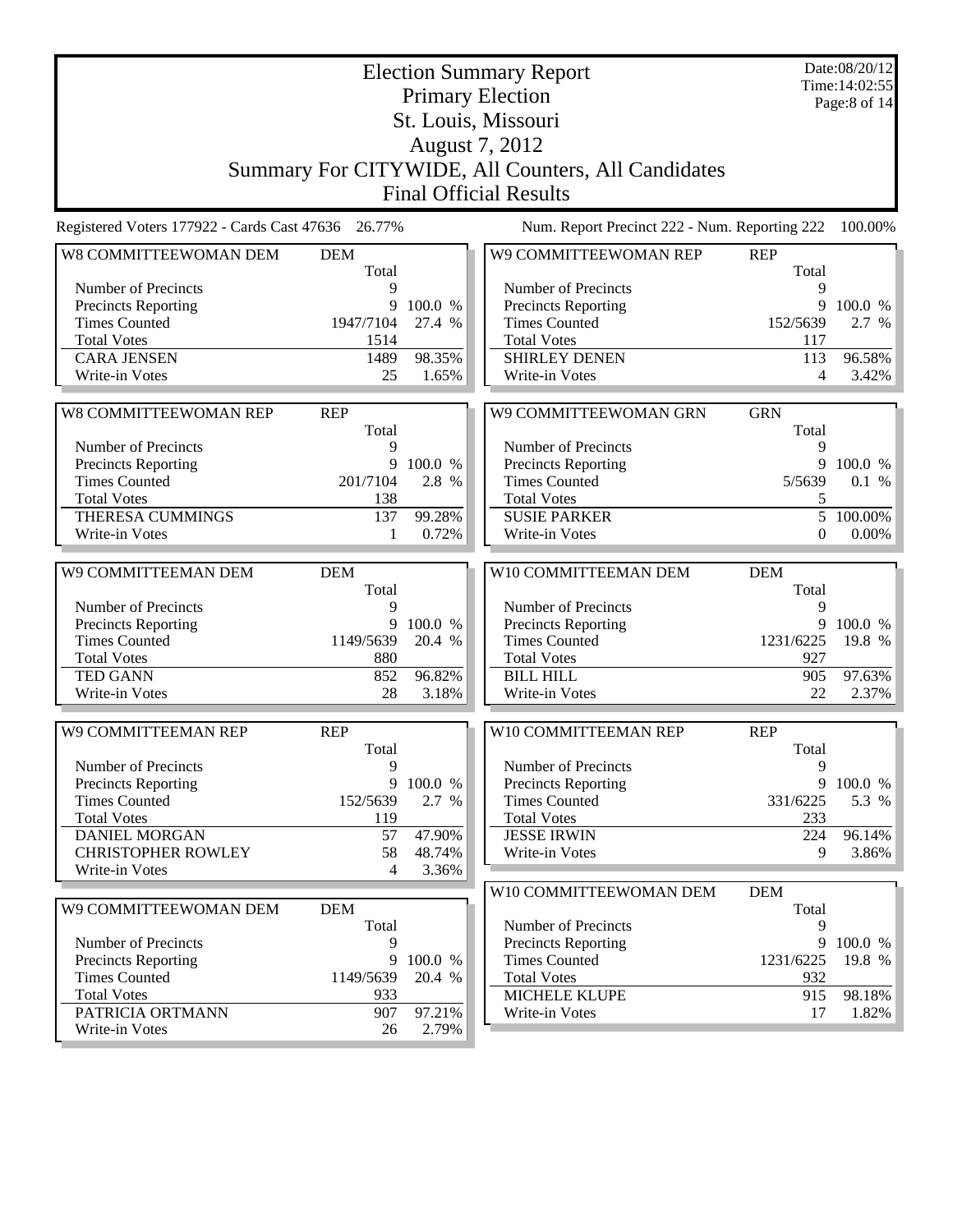|                                                    |                     |                 | <b>Election Summary Report</b><br><b>Primary Election</b> |                     | Date:08/20/12<br>Time: 14:02:55 |
|----------------------------------------------------|---------------------|-----------------|-----------------------------------------------------------|---------------------|---------------------------------|
|                                                    |                     |                 |                                                           |                     | Page: $9$ of 14                 |
|                                                    |                     |                 | St. Louis, Missouri                                       |                     |                                 |
|                                                    |                     |                 | August 7, 2012                                            |                     |                                 |
|                                                    |                     |                 | Summary For CITYWIDE, All Counters, All Candidates        |                     |                                 |
|                                                    |                     |                 | <b>Final Official Results</b>                             |                     |                                 |
| Registered Voters 177922 - Cards Cast 47636 26.77% |                     |                 | Num. Report Precinct 222 - Num. Reporting 222             |                     | 100.00%                         |
| W11 COMMITTEEMAN DEM                               | <b>DEM</b><br>Total |                 | W13 COMMITTEEMAN DEM                                      | <b>DEM</b><br>Total |                                 |
| Number of Precincts                                | 6                   |                 | Number of Precincts                                       | 6                   |                                 |
| <b>Precincts Reporting</b>                         | 6                   | 100.0 %         | <b>Precincts Reporting</b>                                | 6                   | 100.0 %                         |
| <b>Times Counted</b>                               | 1011/5690           | 17.8 %          | <b>Times Counted</b>                                      | 1234/6296           | 19.6 %                          |
| <b>Total Votes</b>                                 | 840                 |                 | <b>Total Votes</b>                                        | 1000                |                                 |
| <b>JOSEPH RYAN</b>                                 | 830                 | 98.81%          | <b>JACOB HUMMEL</b>                                       | 982                 | 98.20%                          |
| Write-in Votes                                     | 10                  | 1.19%           | Write-in Votes                                            | 18                  | 1.80%                           |
| W11 COMMITTEEWOMAN DEM                             | <b>DEM</b>          |                 | W13 COMMITTEEWOMAN DEM                                    | <b>DEM</b>          |                                 |
|                                                    | Total               |                 |                                                           | Total               |                                 |
| Number of Precincts                                | 6                   |                 | Number of Precincts                                       | 6                   |                                 |
| <b>Precincts Reporting</b>                         | 6                   | 100.0 %         | Precincts Reporting                                       | 6                   | 100.0 %                         |
| <b>Times Counted</b>                               | 1011/5690           | 17.8 %          | <b>Times Counted</b>                                      | 1234/6296           | 19.6 %                          |
| <b>Total Votes</b>                                 | 855                 |                 | <b>Total Votes</b>                                        | 993                 |                                 |
| <b>KATHY GAMACHE</b><br>Write-in Votes             | 846<br>9            | 98.95%<br>1.05% | <b>BETH MURPHY</b><br>Write-in Votes                      | 982<br>11           | 98.89%<br>1.11%                 |
|                                                    |                     |                 |                                                           |                     |                                 |
| W12 COMMITTEEMAN DEM                               | <b>DEM</b>          |                 | W13 COMMITTEEWOMAN REP                                    | <b>REP</b>          |                                 |
|                                                    | Total               |                 |                                                           | Total               |                                 |
| Number of Precincts                                | 8                   |                 | Number of Precincts                                       | 6                   |                                 |
| Precincts Reporting                                | 8                   | 100.0 %         | Precincts Reporting                                       |                     | 6 100.0 %                       |
| <b>Times Counted</b>                               | 1507/7400           | 20.4 %          | <b>Times Counted</b>                                      | 350/6296            | 5.6 %                           |
| <b>Total Votes</b>                                 | 1244                |                 | <b>Total Votes</b>                                        | 252                 |                                 |
| <b>JAMES MURPHY</b><br>Write-in Votes              | 1224<br>20          | 98.39%<br>1.61% | <b>KRISTEN BARTHOLOMEW</b><br>Write-in Votes              | 242<br>10           | 96.03%<br>3.97%                 |
|                                                    |                     |                 |                                                           |                     |                                 |
| W12 COMMITTEEMAN REP                               | <b>REP</b>          |                 | W14 COMMITTEEMAN DEM                                      | <b>DEM</b>          |                                 |
|                                                    | Total               |                 |                                                           | Total               |                                 |
| Number of Precincts                                | 8                   |                 | Number of Precincts                                       | 9                   |                                 |
| Precincts Reporting                                | 8                   | 100.0 %         | <b>Precincts Reporting</b>                                | 9                   | 100.0 %                         |
| <b>Times Counted</b>                               | 591/7400            | 8.0 %           | <b>Times Counted</b>                                      | 986/5704            | 17.3 %                          |
| <b>Total Votes</b><br><b>RICHARD FAUTH</b>         | 396<br>393          |                 | <b>Total Votes</b>                                        | 805                 |                                 |
| Write-in Votes                                     | 3                   | 99.24%<br>0.76% | <b>HARRY KENNEDY</b><br>Write-in Votes                    | 794<br>11           | 98.63%<br>1.37%                 |
|                                                    |                     |                 |                                                           |                     |                                 |
| W12 COMMITTEEWOMAN DEM                             | <b>DEM</b><br>Total |                 | <b>W14 COMMITTEEMAN REP</b>                               | <b>REP</b><br>Total |                                 |
| Number of Precincts                                | 8                   |                 | Number of Precincts                                       | 9                   |                                 |
| Precincts Reporting                                | 8                   | 100.0 %         | <b>Precincts Reporting</b>                                | 9                   | 100.0 %                         |
| <b>Times Counted</b>                               | 1507/7400           | 20.4 %          | <b>Times Counted</b>                                      | 291/5704            | 5.1 %                           |
| <b>Total Votes</b>                                 | 1210                |                 | <b>Total Votes</b>                                        | 214                 |                                 |
| <b>JANET SULLIVAN</b>                              | 1193                | 98.60%          | <b>TYSON LAUBY</b>                                        | 210                 | 98.13%                          |
| Write-in Votes                                     | 17                  | 1.40%           | Write-in Votes                                            | 4                   | 1.87%                           |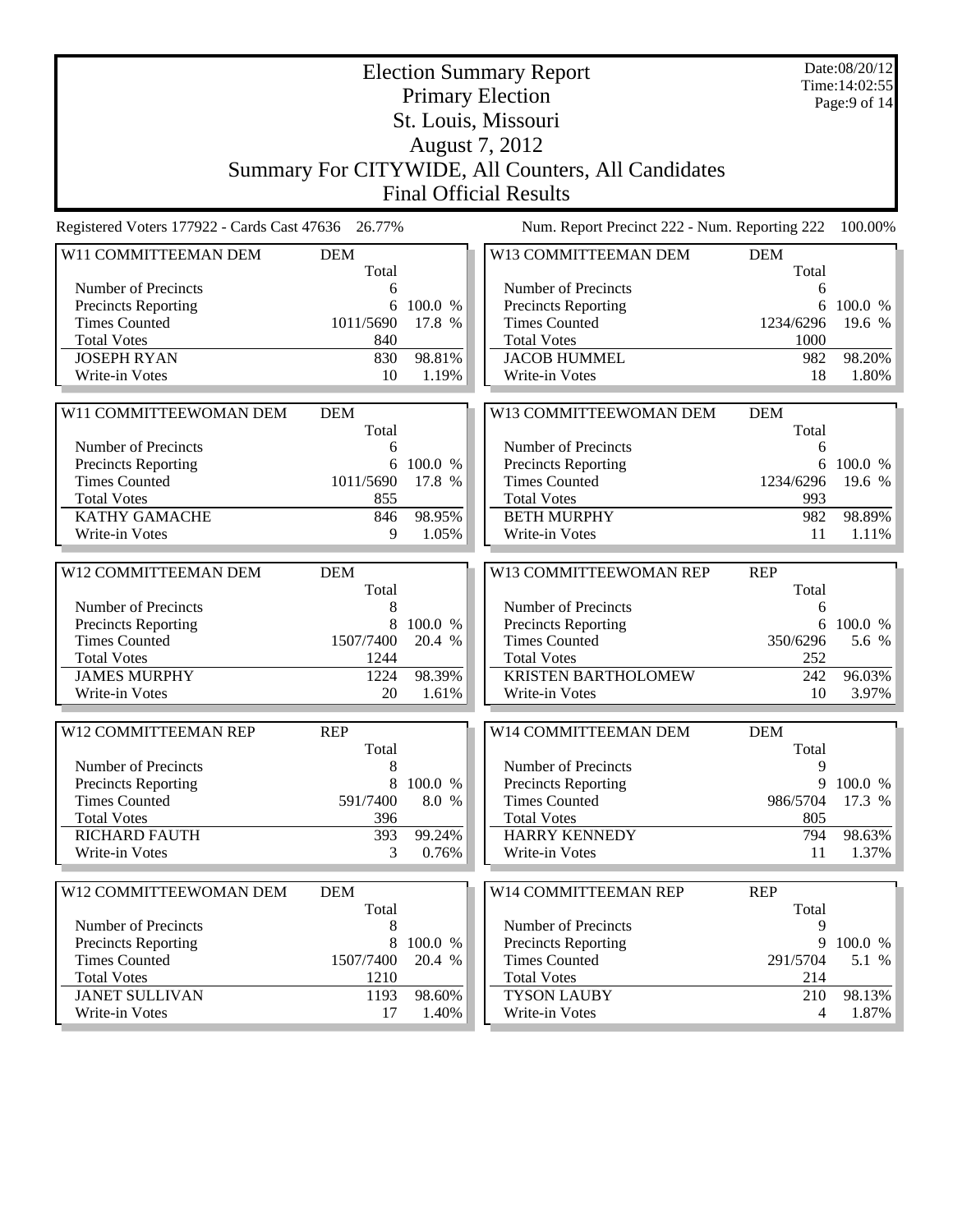|                                                    |                     |                   | <b>Election Summary Report</b>                     |                     | Date:08/20/12<br>Time: 14:02:55 |
|----------------------------------------------------|---------------------|-------------------|----------------------------------------------------|---------------------|---------------------------------|
|                                                    |                     |                   | <b>Primary Election</b>                            |                     | Page: 10 of 14                  |
|                                                    |                     |                   | St. Louis, Missouri                                |                     |                                 |
|                                                    |                     |                   | August 7, 2012                                     |                     |                                 |
|                                                    |                     |                   |                                                    |                     |                                 |
|                                                    |                     |                   | Summary For CITYWIDE, All Counters, All Candidates |                     |                                 |
|                                                    |                     |                   | <b>Final Official Results</b>                      |                     |                                 |
| Registered Voters 177922 - Cards Cast 47636 26.77% |                     |                   | Num. Report Precinct 222 - Num. Reporting 222      |                     | 100.00%                         |
| W14 COMMITTEEWOMAN DEM                             | <b>DEM</b>          |                   | W16 COMMITTEEMAN DEM                               | <b>DEM</b>          |                                 |
|                                                    | Total               |                   |                                                    | Total               |                                 |
| Number of Precincts                                | 9                   |                   | Number of Precincts                                | 8                   |                                 |
| Precincts Reporting<br><b>Times Counted</b>        | 9<br>986/5704       | 100.0 %<br>17.3 % | Precincts Reporting<br><b>Times Counted</b>        | 8<br>1835/7661      | 100.0 %<br>24.0 %               |
| <b>Total Votes</b>                                 | 765                 |                   | <b>Total Votes</b>                                 | 1435                |                                 |
| <b>ERIN MALONEY</b>                                | 757                 | 98.95%            | <b>THOMAS HAYES</b>                                | 1411                | 98.33%                          |
| Write-in Votes                                     | 8                   | 1.05%             | Write-in Votes                                     | 24                  | 1.67%                           |
|                                                    |                     |                   |                                                    |                     |                                 |
| W14 COMMITTEEWOMAN REP                             | <b>REP</b>          |                   | W16 COMMITTEEMAN REP                               | <b>REP</b>          |                                 |
|                                                    | Total               |                   |                                                    | Total               |                                 |
| Number of Precincts                                | 9                   |                   | Number of Precincts                                | 8                   |                                 |
| Precincts Reporting                                |                     | 9 100.0 %         | Precincts Reporting                                | 8                   | 100.0 %                         |
| <b>Times Counted</b>                               | 291/5704            | 5.1 %             | <b>Times Counted</b>                               | 721/7661            | 9.4 %                           |
| <b>Total Votes</b>                                 | 213                 |                   | <b>Total Votes</b>                                 | 535                 |                                 |
| <b>HEATHER LAUBY</b>                               | 210                 | 98.59%            | <b>JAKE KOEHR</b>                                  | 243                 | 45.42%                          |
| Write-in Votes                                     | 3                   | 1.41%             | <b>FREDERICK HODES</b>                             | 288                 | 53.83%                          |
|                                                    |                     |                   | Write-in Votes                                     | 4                   | 0.75%                           |
| W15 COMMITTEEMAN DEM                               | <b>DEM</b>          |                   |                                                    |                     |                                 |
|                                                    | Total               |                   | W16 COMMITTEEWOMAN DEM                             | <b>DEM</b>          |                                 |
| Number of Precincts                                | 7                   |                   |                                                    | Total               |                                 |
| Precincts Reporting<br><b>Times Counted</b>        | $\tau$<br>1485/6460 | 100.0 %<br>23.0 % | Number of Precincts<br>Precincts Reporting         | 8<br>8              | 100.0 %                         |
| <b>Total Votes</b>                                 | 1128                |                   | <b>Times Counted</b>                               | 1835/7661           | 24.0 %                          |
| <b>GREGG CHRISTIAN</b>                             | 1099                | 97.43%            | <b>Total Votes</b>                                 | 1422                |                                 |
| Write-in Votes                                     | 29                  | 2.57%             | <b>LOUISE TONKOVICH</b>                            | 1403                | 98.66%                          |
|                                                    |                     |                   | Write-in Votes                                     | 19                  | 1.34%                           |
| W15 COMMITTEEMAN REP                               | <b>REP</b>          |                   |                                                    |                     |                                 |
|                                                    | Total               |                   | W16 COMMITTEEWOMAN REP                             | <b>REP</b>          |                                 |
| Number of Precincts                                | 7                   |                   |                                                    | Total               |                                 |
| Precincts Reporting                                |                     | 7 100.0 %         | Number of Precincts                                | 8                   |                                 |
| <b>Times Counted</b>                               | 198/6460            | 3.1 %             | <b>Precincts Reporting</b>                         | 8                   | 100.0 %                         |
| <b>Total Votes</b>                                 | 141                 |                   | <b>Times Counted</b>                               | 721/7661            | 9.4 %                           |
| MICHAEL HUETT                                      | 73                  | 51.77%            | <b>Total Votes</b>                                 | 501                 |                                 |
| NICHOLAS WILLARD                                   | 63                  | 44.68%            | <b>KIMBERLEY MATHIS</b>                            | 492                 | 98.20%                          |
| Write-in Votes                                     | 5                   | 3.55%             | Write-in Votes                                     | 9                   | 1.80%                           |
|                                                    |                     |                   |                                                    |                     |                                 |
| W15 COMMITTEEWOMAN DEM                             | <b>DEM</b><br>Total |                   | W16 COMMITTEEWOMAN GRN                             | <b>GRN</b><br>Total |                                 |
| Number of Precincts                                | 7                   |                   | Number of Precincts                                | 8                   |                                 |
| Precincts Reporting                                | $\tau$              | 100.0 %           | Precincts Reporting                                | 8                   | 100.0 %                         |
| <b>Times Counted</b>                               | 1485/6460           | 23.0 %            | <b>Times Counted</b>                               | 1/7661              | 0.0 %                           |
| <b>Total Votes</b>                                 | 1150                |                   | <b>Total Votes</b>                                 | 1                   |                                 |
| <b>JAN CLINITE</b>                                 | 1129                | 98.17%            | <b>BEVERLY LONG</b>                                | $\mathbf{1}$        | 100.00%                         |
| Write-in Votes                                     | 21                  | 1.83%             | Write-in Votes                                     | $\mathbf{0}$        | $0.00\%$                        |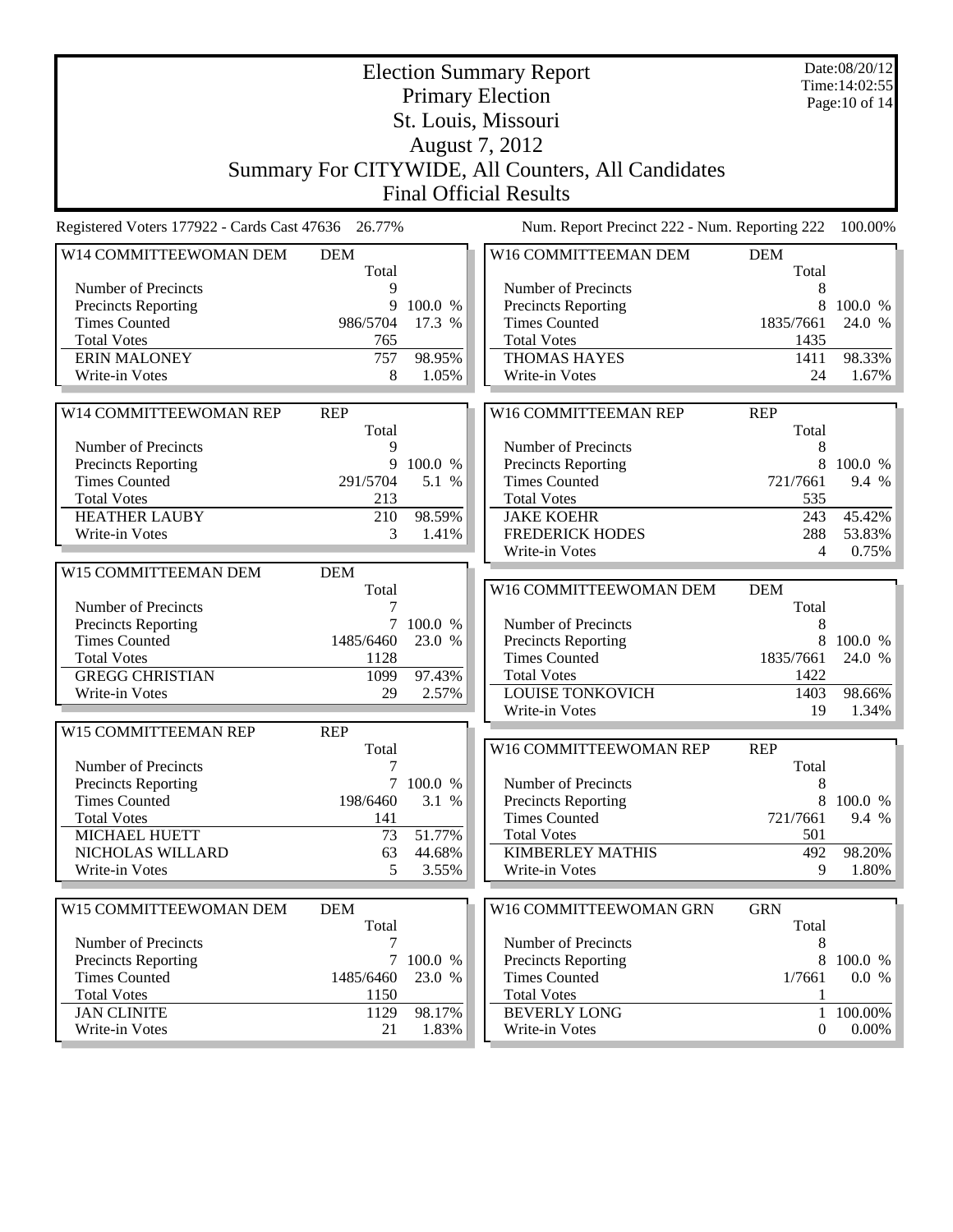|                                                    |                     |                   | <b>Election Summary Report</b>                     |                      | Date:08/20/12<br>Time: 14:02:55 |
|----------------------------------------------------|---------------------|-------------------|----------------------------------------------------|----------------------|---------------------------------|
|                                                    |                     |                   | <b>Primary Election</b>                            |                      | Page:11 of 14                   |
|                                                    |                     |                   | St. Louis, Missouri                                |                      |                                 |
|                                                    |                     |                   | August 7, 2012                                     |                      |                                 |
|                                                    |                     |                   | Summary For CITYWIDE, All Counters, All Candidates |                      |                                 |
|                                                    |                     |                   | <b>Final Official Results</b>                      |                      |                                 |
| Registered Voters 177922 - Cards Cast 47636 26.77% |                     |                   | Num. Report Precinct 222 - Num. Reporting 222      |                      | 100.00%                         |
|                                                    |                     |                   |                                                    |                      |                                 |
| W17 COMMITTEEMAN DEM                               | <b>DEM</b><br>Total |                   | W19 COMMITTEEMAN DEM                               | <b>DEM</b><br>Total  |                                 |
| Number of Precincts                                | 8                   |                   | Number of Precincts                                | 9                    |                                 |
| Precincts Reporting                                | 8                   | 100.0 %           | Precincts Reporting                                | 9                    | 100.0 %                         |
| <b>Times Counted</b>                               | 1435/5545           | 25.9 %            | <b>Times Counted</b>                               | 1161/6031            | 19.3 %                          |
| <b>Total Votes</b>                                 | 1054                |                   | <b>Total Votes</b>                                 | 1013                 |                                 |
| ROBERT HILGEMANN                                   | 1028                | 97.53%            | MICHAEL McMILLAN                                   | 1002                 | 98.91%                          |
| Write-in Votes                                     | 26                  | 2.47%             | Write-in Votes                                     | 11                   | 1.09%                           |
|                                                    |                     |                   |                                                    |                      |                                 |
| W17 COMMITTEEMAN REP                               | <b>REP</b>          |                   | W19 COMMITTEEMAN REP                               | <b>REP</b>           |                                 |
|                                                    | Total               |                   |                                                    | Total                |                                 |
| Number of Precincts                                | 8                   |                   | Number of Precincts                                | 9                    |                                 |
| Precincts Reporting                                | 8                   | 100.0 %           | Precincts Reporting                                | 9                    | 100.0 %                         |
| <b>Times Counted</b>                               | 151/5545            | 2.7 %             | <b>Times Counted</b>                               | 52/6031              | 0.9 %                           |
| <b>Total Votes</b>                                 | 113                 |                   | <b>Total Votes</b>                                 | 42                   |                                 |
| <b>CECIL SKAGGS</b>                                | 112                 | 99.12%<br>0.88%   | <b>JOSH SMITH</b><br>Write-in Votes                | 42<br>$\overline{0}$ | 100.00%                         |
| Write-in Votes                                     | 1                   |                   |                                                    |                      | 0.00%                           |
|                                                    |                     |                   |                                                    |                      |                                 |
|                                                    |                     |                   |                                                    |                      |                                 |
| W17 COMMITTEEWOMAN DEM                             | <b>DEM</b>          |                   | W19 COMMITTEEWOMAN DEM                             | <b>DEM</b>           |                                 |
|                                                    | Total               |                   |                                                    | Total                |                                 |
| Number of Precincts                                | 8<br>8              |                   | Number of Precincts                                | 9<br>9               |                                 |
| Precincts Reporting<br><b>Times Counted</b>        | 1435/5545           | 100.0 %<br>25.9 % | Precincts Reporting<br><b>Times Counted</b>        | 1161/6031            | 100.0 %<br>19.3 %               |
| <b>Total Votes</b>                                 | 1057                |                   | <b>Total Votes</b>                                 | 895                  |                                 |
| <b>VALERIE PETTY</b>                               | 1036                | 98.01%            | MARGUERITE GUYNN                                   | 876                  | 97.88%                          |
| Write-in Votes                                     | 21                  | 1.99%             | Write-in Votes                                     | 19                   | 2.12%                           |
|                                                    |                     |                   |                                                    |                      |                                 |
| W18 COMMITTEEMAN DEM                               | <b>DEM</b>          |                   | W20 COMMITTEEMAN DEM                               | <b>DEM</b>           |                                 |
|                                                    | Total               |                   |                                                    | Total                |                                 |
| Number of Precincts                                | 6                   |                   | Number of Precincts                                | 7                    |                                 |
| Precincts Reporting                                |                     | 6 100.0 %         | Precincts Reporting                                |                      | 7 100.0 %                       |
| <b>Times Counted</b>                               | 1423/5037           | 28.3 %            | <b>Times Counted</b>                               | 913/5105             | 17.9 %                          |
| <b>Total Votes</b>                                 | 1214                |                   | <b>Total Votes</b>                                 | 734                  |                                 |
| <b>JESSE TODD</b>                                  | 1192                | 98.19%            | <b>DALE SWEET</b>                                  | 711                  | 96.87%                          |
| Write-in Votes                                     | 22                  | 1.81%             | Write-in Votes                                     | 23                   | $3.13\%$                        |
|                                                    |                     |                   |                                                    |                      |                                 |
| W18 COMMITTEEWOMAN DEM                             | <b>DEM</b>          |                   | W20 COMMITTEEWOMAN DEM                             | <b>DEM</b>           |                                 |
| Number of Precincts                                | Total<br>6          |                   | Number of Precincts                                | Total<br>7           |                                 |
| <b>Precincts Reporting</b>                         | 6                   | 100.0 %           | <b>Precincts Reporting</b>                         |                      | 7 100.0 %                       |
| <b>Times Counted</b>                               | 1423/5037           | 28.3 %            | <b>Times Counted</b>                               | 913/5105             | 17.9 %                          |
| <b>Total Votes</b>                                 | 1190                |                   | <b>Total Votes</b>                                 | 726                  |                                 |
| <b>ELLEN TODD</b><br>Write-in Votes                | 1170<br>20          | 98.32%<br>1.68%   | <b>LORRAINE URA</b><br>Write-in Votes              | 708<br>18            | 97.52%<br>2.48%                 |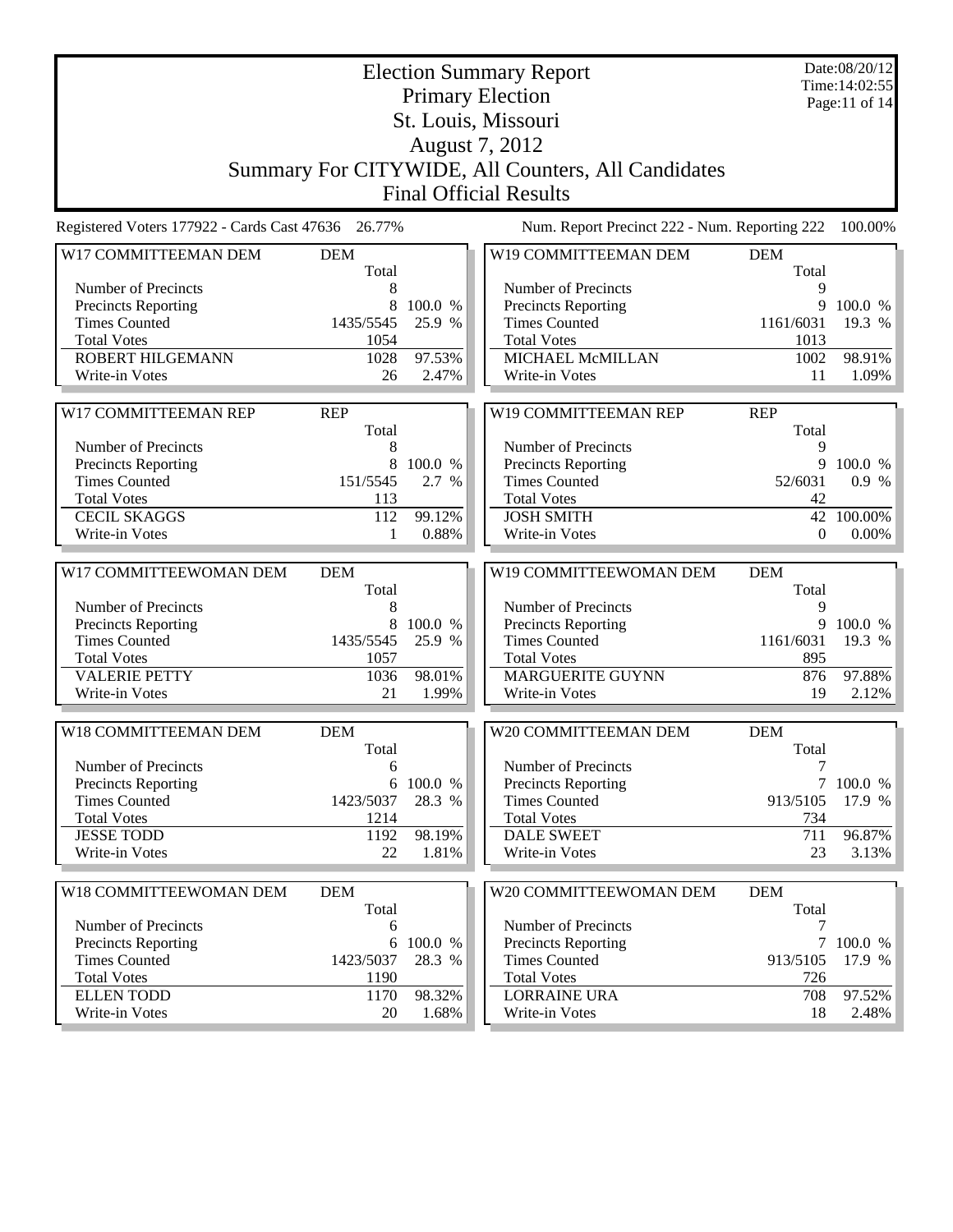|                                             |                     | Date:08/20/12<br>Time: 14:02:55<br>Page: 12 of 14 |                                                    |                     |         |
|---------------------------------------------|---------------------|---------------------------------------------------|----------------------------------------------------|---------------------|---------|
|                                             |                     |                                                   | <b>Primary Election</b><br>St. Louis, Missouri     |                     |         |
|                                             |                     |                                                   | August 7, 2012                                     |                     |         |
|                                             |                     |                                                   | Summary For CITYWIDE, All Counters, All Candidates |                     |         |
|                                             |                     |                                                   | <b>Final Official Results</b>                      |                     |         |
| Registered Voters 177922 - Cards Cast 47636 | 26.77%              |                                                   | Num. Report Precinct 222 - Num. Reporting 222      |                     | 100.00% |
| W20 COMMITTEEWOMAN GRN                      | <b>GRN</b>          |                                                   | W22 COMMITTEEWOMAN DEM                             | <b>DEM</b>          |         |
| Number of Precincts                         | Total               |                                                   | Number of Precincts                                | Total<br>8          |         |
| Precincts Reporting                         | $\tau$              | 100.0 %                                           | Precincts Reporting                                | 8                   | 100.0 % |
| <b>Times Counted</b>                        | 0/5105              | 0.0 %                                             | <b>Times Counted</b>                               | 1505/6285           | 23.9 %  |
| <b>Total Votes</b>                          | $\boldsymbol{0}$    |                                                   | <b>Total Votes</b>                                 | 1249                |         |
| <b>VICKIE INGRAM</b>                        | $\theta$            | N/A                                               | <b>NORA NEAL</b>                                   | 501                 | 40.11%  |
| Write-in Votes                              | $\boldsymbol{0}$    | N/A                                               | <b>ANGELA MILES</b>                                | 742                 | 59.41%  |
|                                             |                     |                                                   | Write-in Votes                                     | 6                   | 0.48%   |
| W21 COMMITTEEMAN DEM                        | <b>DEM</b>          |                                                   |                                                    |                     |         |
| Number of Precincts                         | Total<br>9          |                                                   | W23 COMMITTEEMAN DEM                               | <b>DEM</b><br>Total |         |
| Precincts Reporting                         | 9                   | 100.0 %                                           | Number of Precincts                                | 9                   |         |
| <b>Times Counted</b>                        | 2284/7393           | 30.9 %                                            | Precincts Reporting                                | 9                   | 100.0 % |
| <b>Total Votes</b>                          | 2029                |                                                   | <b>Times Counted</b>                               | 1603/7930           | 20.2 %  |
| <b>KERRY WILSON</b>                         | 909                 | 44.80%                                            | <b>Total Votes</b>                                 | 1298                |         |
| <b>MICHEAL WATSON</b>                       | 1096                | 54.02%                                            | <b>DAN HAGERTY</b>                                 | 1286                | 99.08%  |
| Write-in Votes                              | 24                  | 1.18%                                             | Write-in Votes                                     | 12                  | 0.92%   |
| W21 COMMITTEEWOMAN DEM                      | <b>DEM</b>          |                                                   | W23 COMMITTEEWOMAN DEM                             | <b>DEM</b>          |         |
|                                             | Total               |                                                   |                                                    | Total               |         |
|                                             |                     |                                                   |                                                    |                     |         |
| Number of Precincts                         | 9                   |                                                   | Number of Precincts                                | 9                   |         |
| Precincts Reporting                         | 9                   | 100.0 %                                           | Precincts Reporting                                | 9                   | 100.0 % |
| <b>Times Counted</b>                        | 2284/7393           | 30.9 %                                            | <b>Times Counted</b>                               | 1603/7930           | 20.2 %  |
| <b>Total Votes</b>                          | 2181                |                                                   | <b>Total Votes</b>                                 | 1311                |         |
| <b>JAMILAH NASHEED</b>                      | 1642                | 75.29%                                            | <b>SHARON CARPENTER</b>                            | 1293                | 98.63%  |
| <b>AUDREY LARKIN</b>                        | 527                 | 24.16%                                            | Write-in Votes                                     | 18                  | 1.37%   |
| Write-in Votes                              | 12                  | 0.55%                                             |                                                    |                     |         |
|                                             |                     |                                                   | W24 COMMITTEEMAN DEM                               | <b>DEM</b>          |         |
| W22 COMMITTEEMAN DEM                        | <b>DEM</b><br>Total |                                                   | Number of Precincts                                | Total<br>8          |         |
| Number of Precincts                         | 8                   |                                                   | <b>Precincts Reporting</b>                         | 8                   | 100.0 % |
| Precincts Reporting                         | 8                   | 100.0 %                                           | <b>Times Counted</b>                               | 1381/6945           | 19.9 %  |
| <b>Times Counted</b>                        | 1505/6285           | 23.9 %                                            | <b>Total Votes</b>                                 | 1053                |         |
| <b>Total Votes</b>                          | 1212                |                                                   | <b>JOHN PALMER</b>                                 | 1028                | 97.63%  |
| <b>ANDRE WILLIAMS</b>                       | 1192                | 98.35%                                            | Write-in Votes                                     | 25                  | 2.37%   |
| Write-in Votes                              | 20                  | 1.65%                                             |                                                    |                     |         |
|                                             |                     |                                                   | W24 COMMITTEEMAN REP                               | <b>REP</b>          |         |
| W22 COMMITTEEMAN GRN                        | <b>GRN</b>          |                                                   |                                                    | Total               |         |
|                                             | Total               |                                                   | Number of Precincts                                | 8<br>8              |         |
| Number of Precincts                         | 8<br>8              | 100.0 %                                           | Precincts Reporting<br><b>Times Counted</b>        | 391/6945            | 100.0 % |
| Precincts Reporting<br><b>Times Counted</b> | 1/6285              | 0.0 %                                             | <b>Total Votes</b>                                 | 290                 | 5.6 %   |
| <b>Total Votes</b>                          | 1                   |                                                   | TRISTAN WALKER                                     | 283                 | 97.59%  |
| <b>DON DEVIVO</b>                           | $\boldsymbol{0}$    | 0.00%                                             | Write-in Votes                                     | 7                   | 2.41%   |
| <b>BARRY WATKINS</b><br>Write-in Votes      | 1<br>$\mathbf{0}$   | 100.00%<br>$0.00\%$                               |                                                    |                     |         |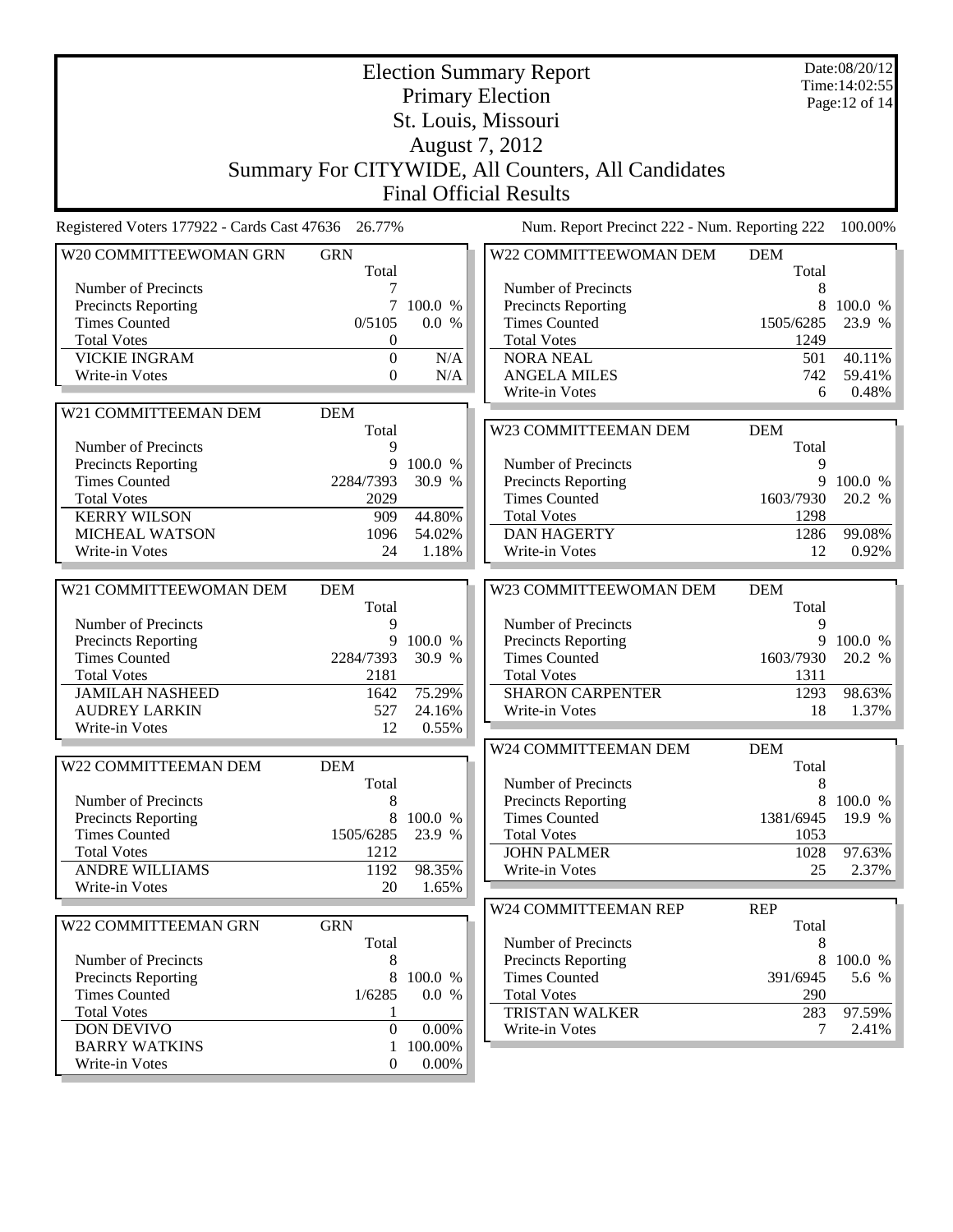| <b>Election Summary Report</b><br><b>Primary Election</b>                                                                      | Date:08/20/12<br>Time: 14:02:55<br>Page:13 of 14 |  |  |  |  |  |
|--------------------------------------------------------------------------------------------------------------------------------|--------------------------------------------------|--|--|--|--|--|
| St. Louis, Missouri                                                                                                            |                                                  |  |  |  |  |  |
| August 7, 2012                                                                                                                 |                                                  |  |  |  |  |  |
| Summary For CITYWIDE, All Counters, All Candidates                                                                             |                                                  |  |  |  |  |  |
| <b>Final Official Results</b>                                                                                                  |                                                  |  |  |  |  |  |
| Registered Voters 177922 - Cards Cast 47636 26.77%<br>Num. Report Precinct 222 - Num. Reporting 222                            | 100.00%                                          |  |  |  |  |  |
| W25 COMMITTEEWOMAN DEM<br>W24 COMMITTEEMAN GRN<br><b>GRN</b><br><b>DEM</b>                                                     |                                                  |  |  |  |  |  |
| Total<br>Total                                                                                                                 |                                                  |  |  |  |  |  |
| Number of Precincts<br>Number of Precincts<br>8<br>Precincts Reporting<br>8<br>100.0 %<br>Precincts Reporting                  | 6<br>6<br>100.0 %                                |  |  |  |  |  |
| <b>Times Counted</b><br>0.1 %<br><b>Times Counted</b><br>835/5216<br>5/6945                                                    | 16.0 %                                           |  |  |  |  |  |
| <b>Total Votes</b><br><b>Total Votes</b><br>5                                                                                  | 663                                              |  |  |  |  |  |
| <b>HENRY ROBERTSON</b><br>5<br>100.00%<br><b>LORI LAMPRICH</b>                                                                 | 98.34%<br>652                                    |  |  |  |  |  |
| 0.00%<br>Write-in Votes<br>$\overline{0}$<br>Write-in Votes                                                                    | 11<br>1.66%                                      |  |  |  |  |  |
|                                                                                                                                |                                                  |  |  |  |  |  |
| W26 COMMITTEEMAN DEM<br>W24 COMMITTEEWOMAN DEM<br><b>DEM</b><br><b>DEM</b>                                                     |                                                  |  |  |  |  |  |
| Total<br>Total<br>Number of Precincts<br>Number of Precincts<br>8                                                              |                                                  |  |  |  |  |  |
| Precincts Reporting<br>8<br>100.0 %<br><b>Precincts Reporting</b>                                                              | 6<br>6<br>100.0 %                                |  |  |  |  |  |
| <b>Times Counted</b><br>1381/6945<br>19.9 %<br><b>Times Counted</b><br>1948/6314                                               | 30.9 %                                           |  |  |  |  |  |
| <b>Total Votes</b><br>1037<br><b>Total Votes</b><br>1539                                                                       |                                                  |  |  |  |  |  |
| 97.59%<br><b>TERI POWERS</b><br><b>JOSEPH PALM</b><br>1012<br>1502                                                             | 97.60%                                           |  |  |  |  |  |
| Write-in Votes<br>25<br>Write-in Votes<br>2.41%                                                                                | 37<br>$2.40\%$                                   |  |  |  |  |  |
|                                                                                                                                |                                                  |  |  |  |  |  |
| W26 COMMITTEEMAN GRN<br>W24 COMMITTEEWOMAN REP<br><b>REP</b><br><b>GRN</b><br>Total<br>Total                                   |                                                  |  |  |  |  |  |
| Number of Precincts<br>Number of Precincts<br>8                                                                                | 6                                                |  |  |  |  |  |
| Precincts Reporting<br>8<br>100.0 %<br>Precincts Reporting                                                                     | 6<br>100.0 %                                     |  |  |  |  |  |
| <b>Times Counted</b><br>391/6945<br>5.6 %<br><b>Times Counted</b><br>2/6314                                                    | 0.0 %                                            |  |  |  |  |  |
| <b>Total Votes</b><br>290<br><b>Total Votes</b>                                                                                | $\overline{2}$                                   |  |  |  |  |  |
| <b>SHARON BARNES</b><br><b>FREDRIC RAINES</b><br>287<br>98.97%                                                                 | 2<br>100.00%                                     |  |  |  |  |  |
| Write-in Votes<br>3<br>1.03%<br>Write-in Votes                                                                                 |                                                  |  |  |  |  |  |
|                                                                                                                                | $\boldsymbol{0}$                                 |  |  |  |  |  |
|                                                                                                                                |                                                  |  |  |  |  |  |
| W25 COMMITTEEMAN DEM<br>W26 COMMITTEEWOMAN DEM<br><b>DEM</b><br><b>DEM</b>                                                     |                                                  |  |  |  |  |  |
| Total<br>Total                                                                                                                 | $0.00\%$                                         |  |  |  |  |  |
| Number of Precincts<br>Number of Precincts<br>6<br><b>Precincts Reporting</b><br>6 100.0 %                                     | 6<br>6 100.0 %                                   |  |  |  |  |  |
| <b>Precincts Reporting</b><br><b>Times Counted</b><br>835/5216<br>16.0 %<br><b>Times Counted</b><br>1948/6314                  |                                                  |  |  |  |  |  |
| <b>Total Votes</b><br><b>Total Votes</b><br>1800<br>670                                                                        |                                                  |  |  |  |  |  |
| <b>GREGORY BROWN</b><br>98.66%<br><b>KAY GAGE</b><br>661                                                                       | 30.9 %<br>45.61%<br>821                          |  |  |  |  |  |
| 9<br>1.34%<br><b>SHAMEEM HUBBARD</b><br>Write-in Votes                                                                         | 972<br>54.00%                                    |  |  |  |  |  |
| Write-in Votes                                                                                                                 | 0.39%<br>7                                       |  |  |  |  |  |
| W25 COMMITTEEMAN REP<br><b>REP</b>                                                                                             |                                                  |  |  |  |  |  |
| <b>GRN</b><br>Total<br>W26 COMMITTEEWOMAN GRN<br>Number of Precincts<br>Total<br>6                                             |                                                  |  |  |  |  |  |
| Number of Precincts<br><b>Precincts Reporting</b><br>100.0 %<br>6                                                              | 6                                                |  |  |  |  |  |
| <b>Times Counted</b><br>121/5216<br>Precincts Reporting<br>2.3 %                                                               | 6<br>100.0 %                                     |  |  |  |  |  |
| <b>Total Votes</b><br><b>Times Counted</b><br>2/6314<br>88                                                                     | 0.0 %                                            |  |  |  |  |  |
| <b>CURTIS FARBER</b><br>97.73%<br><b>Total Votes</b><br>86<br><b>FELECIA GRAY</b><br>Write-in Votes<br>$\mathfrak{2}$<br>2.27% | 2<br>2 100.00%                                   |  |  |  |  |  |